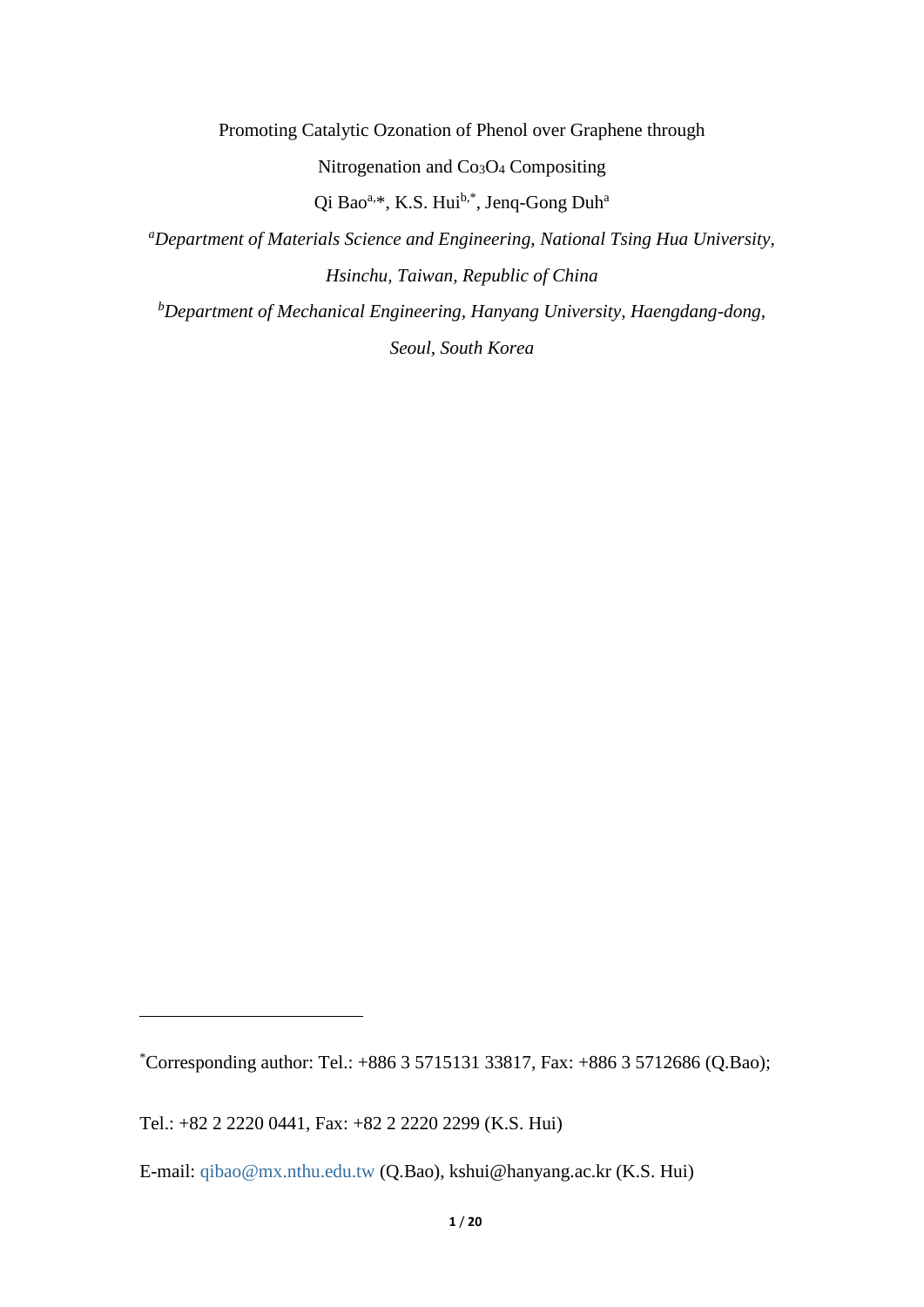#### **Abstract**

Catalytic ozonation is progressively becoming an attractive technique for quick water purification but efficient and stable catalysts remains still elusive. Here we solvothermally synthesized highly-dispersed Co<sub>3</sub>O<sub>4</sub> nanocrystals over microscale nitrogen-doping graphene (NG) nanosheets and tested it as a synthetic catalyst in the ozonation of phenol in acid aqueous solutions. Transmission electron microscopy, Powder X-ray diffraction, Fourier transform infrared spectra and X-ray photoelectron spectroscopy were used to determine its morphology, crystallinity, elemental composition and molecular bonds, respectively. The comparative experiments confirmed the highest catalytic activity and oxidation degree (AOSC) of  $Co<sub>3</sub>O<sub>4</sub>/NG$ among four nanocomposites  $(G, NG, Co<sub>3</sub>O<sub>4</sub>/G, and Co<sub>3</sub>O<sub>4</sub>/NG). Co<sub>3</sub>O<sub>4</sub>/NG has$ exhibited the highest degradation rate: complete conversion of a near-saturated concentration of phenol (941.1 mg/L) was achieved within 30 min under ambient conditions with only a small dosage of  $Co<sub>3</sub>O<sub>4</sub>/NG$  (50 mg/L) and ozone (4 mg/L, flow rate: 0.5 L/min). It also resulted in  $34.6\%$  COD<sub>Cr</sub> and  $24.2\%$  TOC reduction. In this work, graphene nanosheets not only functioned as a support for  $Co<sub>3</sub>O<sub>4</sub>$  nanocrystals but also functioned as a co-catalyst for the enhancement in phenol removal efficiency. The surface nitridation and  $Co<sub>3</sub>O<sub>4</sub>$  modification treatment further improved the removal rate of the phenol pollutants and brought in the higher oxidation degree. Our finding may open new perspectives for pursuing exceptional activity for catalytic ozonation reaction.

*Keywords*: Water treatment; Graphene; Nanocatalysts; Phenol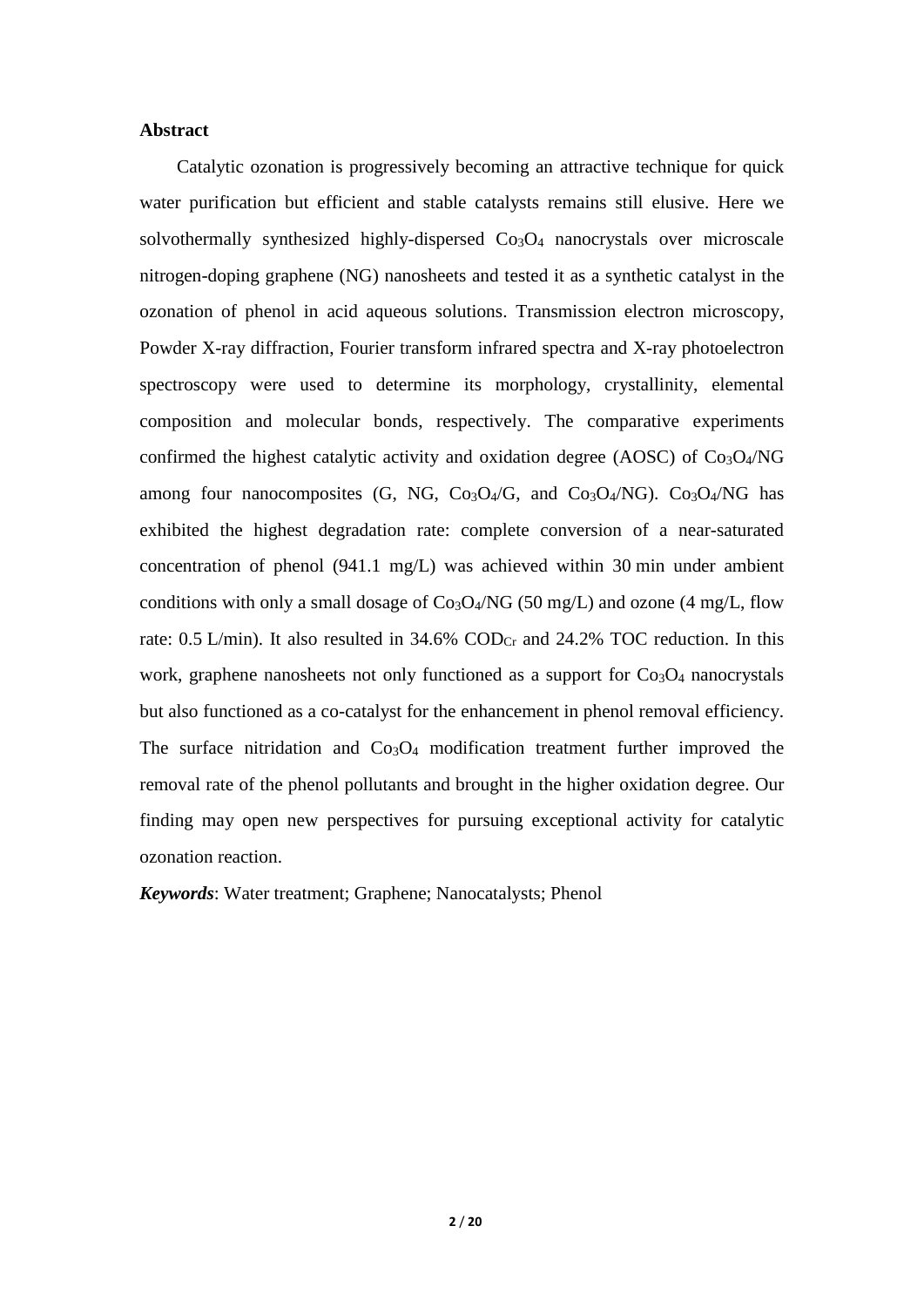#### **1. Introduction**

The ever-increasing concerns about the quality and safety of water have motivated tremendous efforts in developing advanced waste and drinking water treatment processes.[\(Camel and Bermond, 1998;](#page-16-0) [Glaze, 1987;](#page-16-1) [Lawrence and Cappelli,](#page-17-0)  [1977;](#page-17-0) [Masten and Davies, 1994\)](#page-17-1) Ozonation has been conceived as a clean and safe oxidation technology. However, high operation cost and energy demand (8–17kWh/kg), selectivity towards organic substrates, and low oxidation efficiency plagued its large-scale industrial applications.[\(Majumdar and Sproul, 1974\)](#page-17-2) Catalytic ozonation process has then been developed to ameliorate its performance owing to its higher effectiveness in the degradation and mineralization of refractory organic pollutants.[\(Kasprzyk-Hordern et al., 2003;](#page-16-2) [Li et al., 2015b\)](#page-17-3) Marvelous panoply of nanoparticles has been exploited as ozonation catalysts due to their excellent catalytic activities. Given preventing aggregation and facilitating the post retrieval, macroscopic supports are indispensable. Appropriate choice of supports could also contribute to the enhancement of the reaction rate in various environmental heterogeneous catalytic reactions. Carbonaceous materials, like activated carbons, carbon blacks, carbon fibers, carbon spheres, carbon nanotubes, mesoporous carbons, carbon aerosols and xerogels, benefits from their superb absorption capability and environmentally benignity as supports. [\(Ikhlaq et al., 2014,](#page-16-3) [2015;](#page-16-4) [Rodríguez-reinoso,](#page-17-4)  [1998;](#page-17-4) [Shahidi et al., 2015\)](#page-17-5) Moreover, carbon could also function as a metal-free catalyst on its own. Pirkanniemi et. al recognized that supports may also improve the activity of the catalyst by acting as a co-catalyst in liquid phase reaction.[\(Pirkanniemi](#page-17-6)  [and Sillanpaa, 2002\)](#page-17-6) However, carbon materials can be oxidized by ozone, resulting in an unfavorable discrepancy. One feasible and efficient approach to raise the chemical stability and duration of catalysts is compositing carbon with other nanoparticles.

Graphene (G), a 2D honeycomb network of extended  $sp<sup>2</sup>$  hybridized carbon atoms, was a good supporting choice taken its tunable micron-scale lateral size and highest specific surface area into account.[\(Hui et al., 2014\)](#page-16-5) Meanwhile, its oxygenated precursor, graphene oxide (GO), presents plenty of intrinsic hydroxyl,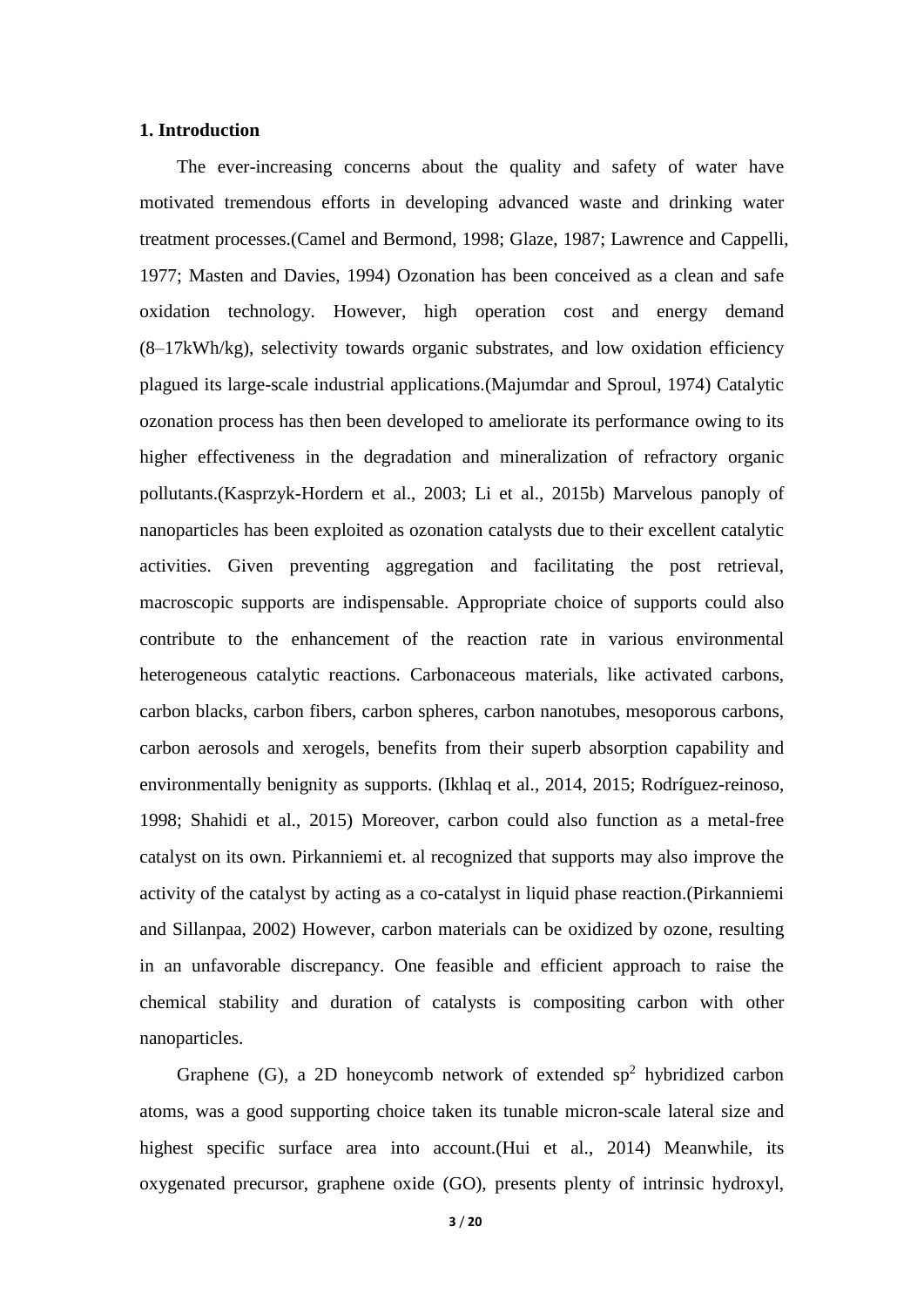epoxide, carbonyl and carboxyl groups, allowing the interaction with various original metal ions through physisorption, electrostatic/complex binding or charge-transfer interactions.[\(Bao et al., 2014\)](#page-15-0) All the interactions favor *in situ* decoration of nanoparticles by providing adequate nucleation sites. [\(Li et al., 2015a;](#page-17-7) [Wang et al.,](#page-17-8)  [2016\)](#page-17-8) Additionally, basic centers produced by nitration and/or amination can play a positive role of active sites for carbon materials.[\(Devillers et al., 2011\)](#page-16-6) Goncalves et. al demonstrated that the basic nature further enhanced the catalytic activity compared with the acid nature through chemical oxidation for carbon nanotubes.[\(Goncalves et](#page-16-7)  [al., 2013\)](#page-16-7) Cao et al. also evidenced that activated carbons with high basicity and large surface areas were the most active catalyst.[\(Cao et al., 2014\)](#page-16-8) Thus, exploiting the hybridization of nitrogen functionalized graphene and nanoparticles is an important step in the development of multi-component and multi-phase catalysts with highly-expected synergistic properties.

Herein, graphene nanosheets has been modified with Co<sub>3</sub>O<sub>4</sub> nanocrystals, whose excellent behavior as catalysts in ozonation process for degrading refractory organics has been evidenced. [\(Dong et al., 2010\)](#page-16-9) Nitrogen was also incorporated into graphene using urea as a green and safe nitrogen dopant source to fabricate the basicity centers to further improve the catalytic ozonation reaction. And their superior catalytic ozonation degradation of phenol pollutants in aqueous solutions performance has been

investigated. Treatment efficiencies, including averaged phenol degradation rate  $(\bar{v})$ ,

total organic carbon (TOC) removal and chemical oxygen demand  $(COD<sub>Cr</sub>)$ abatement, were assessed and compared under the identical conditions to established activity correlations between the introduction and absence of the Lewis basic sites by nitridation.

### **2. Experimental**

#### *2.1. Materials and Characterization*

Graphite powders were obtained from Unichem Chemical Co., Ltd. Cobalt acetate tetrahydrate  $(Co(CH_3CO_2)_2.4H_2O)$ , urea  $(CO(NH_2)_2)$ , and phenol (PhOH) were of analytical grade and provided by Guangdong Guanghua Sci-Tech Co., Ltd.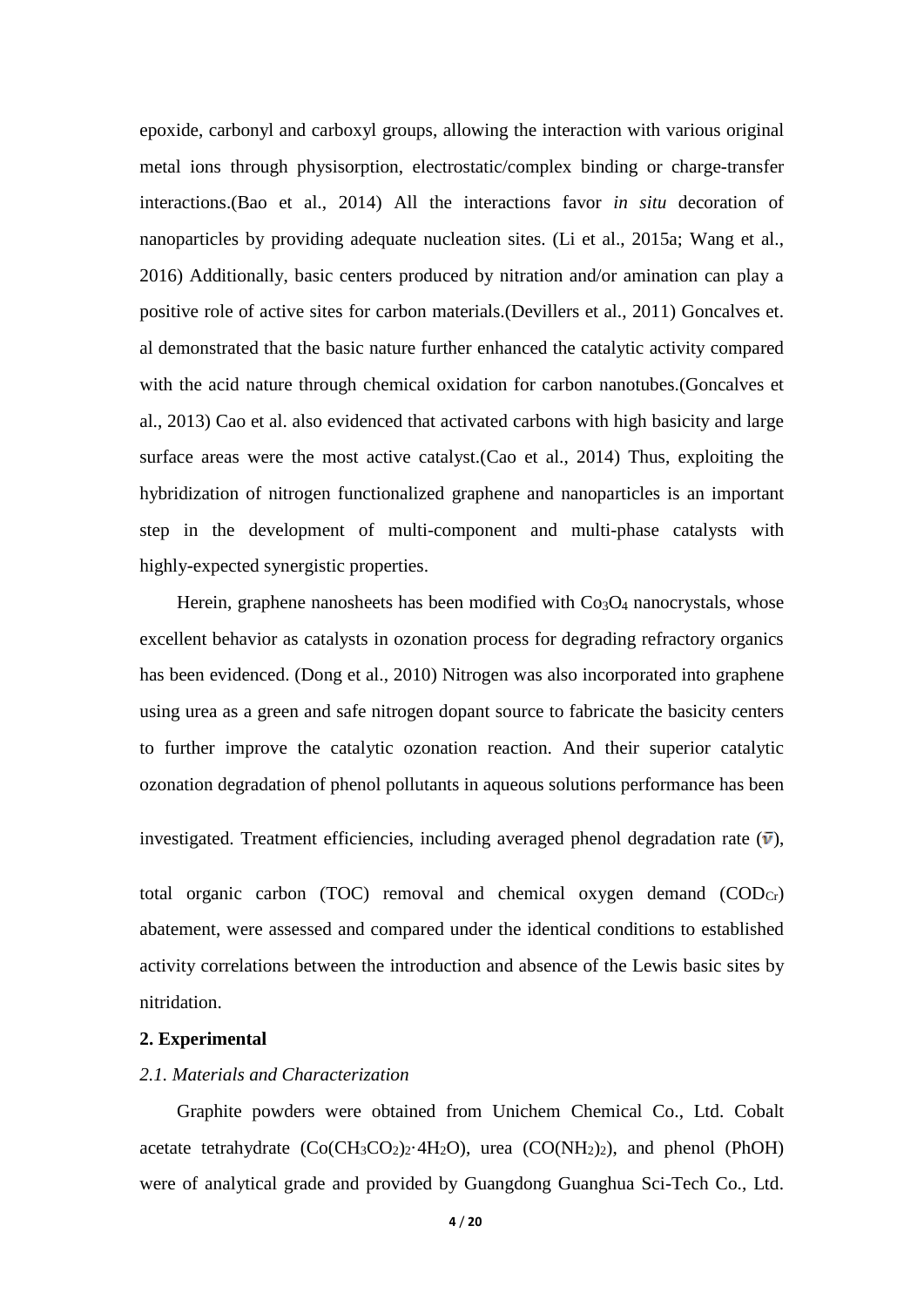All other chemicals and solvents were purchased from Sigma–Aldrich and used as received without any further purification. All solutions were prepared using ultrapure water (Millipore, 18.2 MΩcm).

The TEM samples were prepared by depositing droplets of the aqueous suspensions onto carbon films supported by copper grids. A Philips Tecnai 12 BioTWIN transmission electron microscope (TEM) operated at an accelerating voltage of 120.0 kV was used to examine the Low resolved morphology of the samples. High resolution transmission electron microscopy (HR TEM) images and selected area electron diffraction (SAED) patterns were obtained on a spherical-aberration (Cs)-corrected JEOL JEM-ARM200FTH (ultra-high-resolution pole piece) Field Emission Transmission Electron Microscope operating at an accelerating voltage of 200 kV with a "Schottky" field emission cathode and an aberration-corrector for the probe forming lens, providing a resolution of 1.9 Å in a high resolution mode. Powder X-ray diffraction (XRD) analyses were carried out on an X-ray diffractometer (X'Pert-MPD System, Philips) with Cu Kα radiation  $(\lambda = 1.5406 \text{ Å})$  at 40 kV and 30 mA in the range of  $2\theta = 5-90^{\circ}$  using a step size of  $0.05^{\circ}$  and a counting time of 1 s per step. X-ray photoelectron spectroscopy (XPS) data were obtained on a PHI 5802 high resolution X-ray photoelectron spectrometer with a monochromatic Al Kα X-ray source (1486.6 eV). High resolution scans were obtained at a take-off angle of 45° and a step size of 0.1 eV. The C 1s signal at 284.6 eV was utilized for making appropriate charging effect corrections. Each component was fitted with Gaussian–Lorentzian waveforms after performing a Shirley background subtraction. Ultraviolet-visible absorption spectroscopy measurements were recorded on a Perkin Elmer Lambda 35 spectrophotometer with a 1 cm quartz cell. COD values were measured following the standard procedure using a HACH (DRB 200) digestion reactor coupled by COD digestion reagent vials. TOC was determined on a TOC analyzer (Shimadzu 5000A). All pH measurements were carried out on a SevenGo SG2 pH probe. Fourier transform infrared (FT-IR) spectra were recorded on a Bruker spectrometer (Tensor 27) using KBr pellets. The FT-IR samples were freeze-dried and further dried under vacuum to eliminate the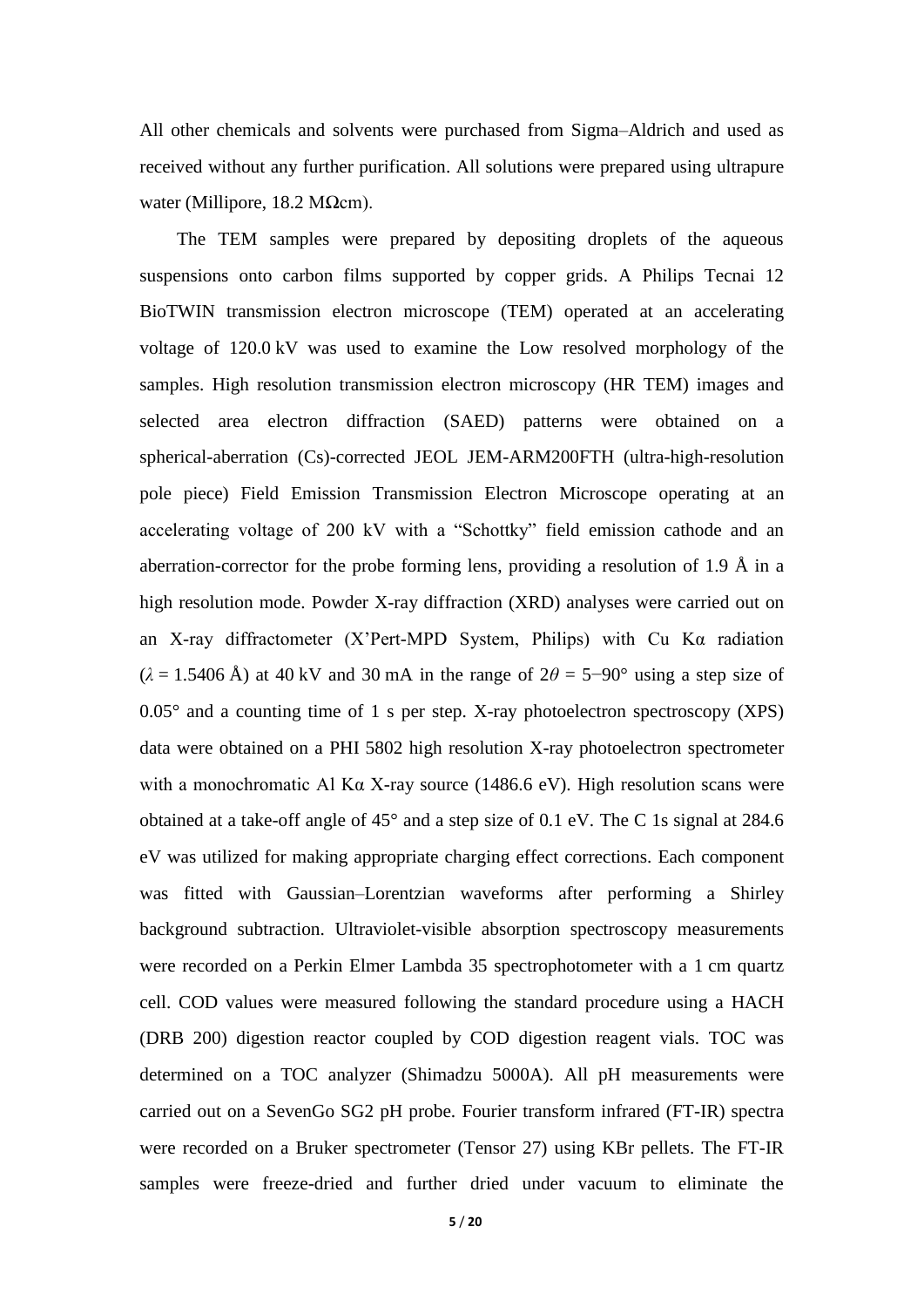interference caused by oxygen in the air. A Beckman centrifuge (Avanti J-26) has been used to separate the composites from solutions. The BET surface data were collected at 77 K and investigated by  $N_2$  adsorption–desorption isotherms on a physisorption analyzer (ASAP 2020, Micromeritics, USA). The volume of the adsorbed nitrogen was normalized to standard temperature and pressure (STP). Prior to the experiments, the samples were degassed in vacuum oven at  $60^{\circ}$ C for 6 h.

# *2.2. Catalyst preparation*

Synthesis of graphite oxide was conducted following the modified Hummers' method as described in a previous work.[\(Bao et al., 2011;](#page-15-1) [Hummers and Offeman,](#page-16-10)  [1958\)](#page-16-10) The obtained graphite oxide power was dispersed in ethanol with a concentration of  $0.35$  mg ml<sup>-1</sup> and exfoliated into graphene oxide (denoted as GO) monolayer nanosheets by sonication for 45 min. A maximum of 5 ml of cobalt acetate solution at a concentration of  $25 \text{ mg ml}^{-1}$  was mixed under vigorous stirring with 100 ml of GO/ethanol suspension from the first step. Approximately 5 ml of urea (20 wt.%) solution was introduced into the aforementioned mixture. The reactants were stirred for 10 min and heated at reflux for 12 h. The precursor was transferred into Teflon-lined stainless steel autoclaves with 200 ml volume, and thermal treatment was performed in an electric oven at 160  $\degree$ C for 4 h. Then, the autoclaves were naturally cooled to room temperature, and  $Co<sub>3</sub>O<sub>4</sub>/NG$  nanocomposites were obtained by centrifugation, repeated washing with water, and freeze-drying for 24 h. The Co3O4/G was synthesized following the identical procedure without the addition of urea, yet with three drops of 1.0 M sodium hydroxide. Similarly, Nitrogen doped graphene preparations were conducted in the absence of Co sources. Undoped graphene was obtained following the same procedure without the addition of N and Co source.

## *2.3. Experimental procedure*

Catalytic ozonation of phenol over the samples were carried out in a semi-batch mode by continuously feeding ozone gas to a home-made glass reactor. The reactor consisted of a cylindrical glass vessel (inner diameter of 50 mm and volume of 100 mL) equipped with a porous ceramic plate to feed the gas. Ozone was generated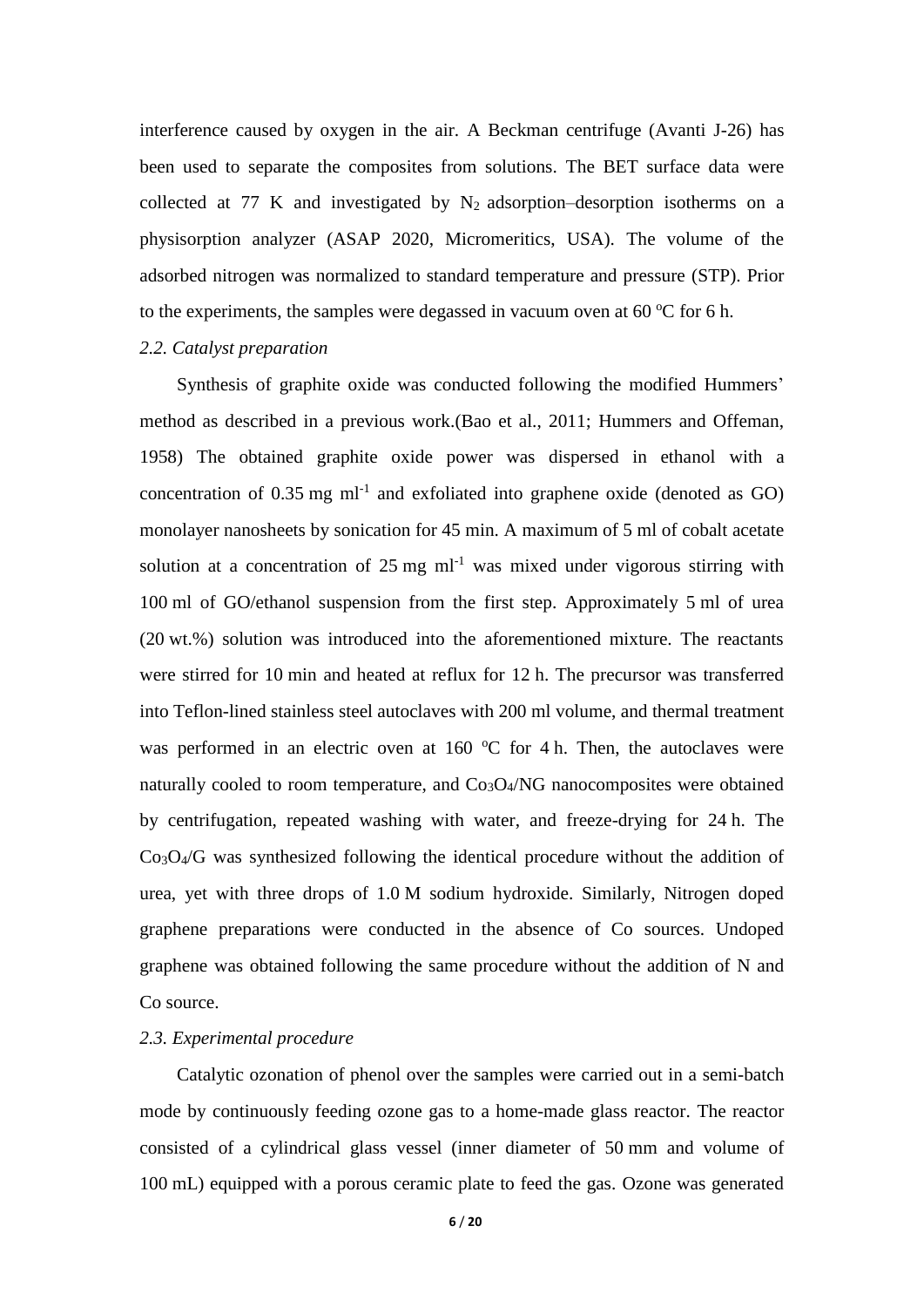from high-purity oxygen gas (99.99%) using an ozone generator (Medozons-BM-02) at a fixed flow rate of 0.5 L/min and the ozone concentration maintained constant automatically. The ozone concentration mentioned was all correlated to the ozone concentration in the outlet gas of the generator (*i*.*e*., the inlet gas of the reactor). The nanocatalysts were added into 50 mL phenol aqueous solutions. The pH values were initially adjusted to the same value ( $pH = 4.8$ ) by adding 0.1 M hydrochloric acid or sodium hydroxide solutions, which was not buffered to avoid the effect of buffer salts on the catalysts' properties. The solution was then mixed for 30 min and introduced into the reactor. Throughout the experiments, samples (2 mL) were withdrawn from the reactor at regular intervals, quenched in 0.05 M thiosulfate to consume remaining ozone species, centrifugalized to remove the catalysts, and diluted with water for further analysis. Experiments were performed in triplicate under the same condition. The data reported are the average of the triplicates. All experiments were performed at an ambient temperature that averaged  $23\pm2$  °C. Notably, in computing the residual phenol concentration, the influence of oxidative coupling products should be taken into consideration and the absorbance resulting from oxidative coupling products were subtracted from the total absorbance at 271 nm according to the following Eq. (1):

$$
A_{271}^{\mu_{b0H}} = A_{271} - A_{290}^{x} - 19 \left( A_{290}^{x} - A_{300}^{x} \right) / 10
$$
\n(1)

in which  $A_n^x$  $\sum_{n=1}^{\infty}$  was the absorbance resulting from oxidative coupling at the indicated wavelength. It is then reasonable to assign the residual absorbance at 271 nm to phenol.

#### **3. Results and discussion**

#### *3.1 Structure, morphological and spectral characterization*

The integrate investigations of the formation of  $Co<sub>3</sub>O<sub>4</sub>$  nanocrystals on the graphene nanosheets were carried out. Preliminarily, the crystal phase composition of nanocomposites was examined by wide-angle powder XRD patterns as shown in Fig. 1A. The crystalline phases of  $Co<sub>3</sub>O<sub>4</sub>/G$  and  $Co<sub>3</sub>O<sub>4</sub>/NG$  showed a series of peaks at 21.4°, 31.2°, 36.6°, 44.7°, 59.1° and 65.2°, which were assigned to the (111), (220),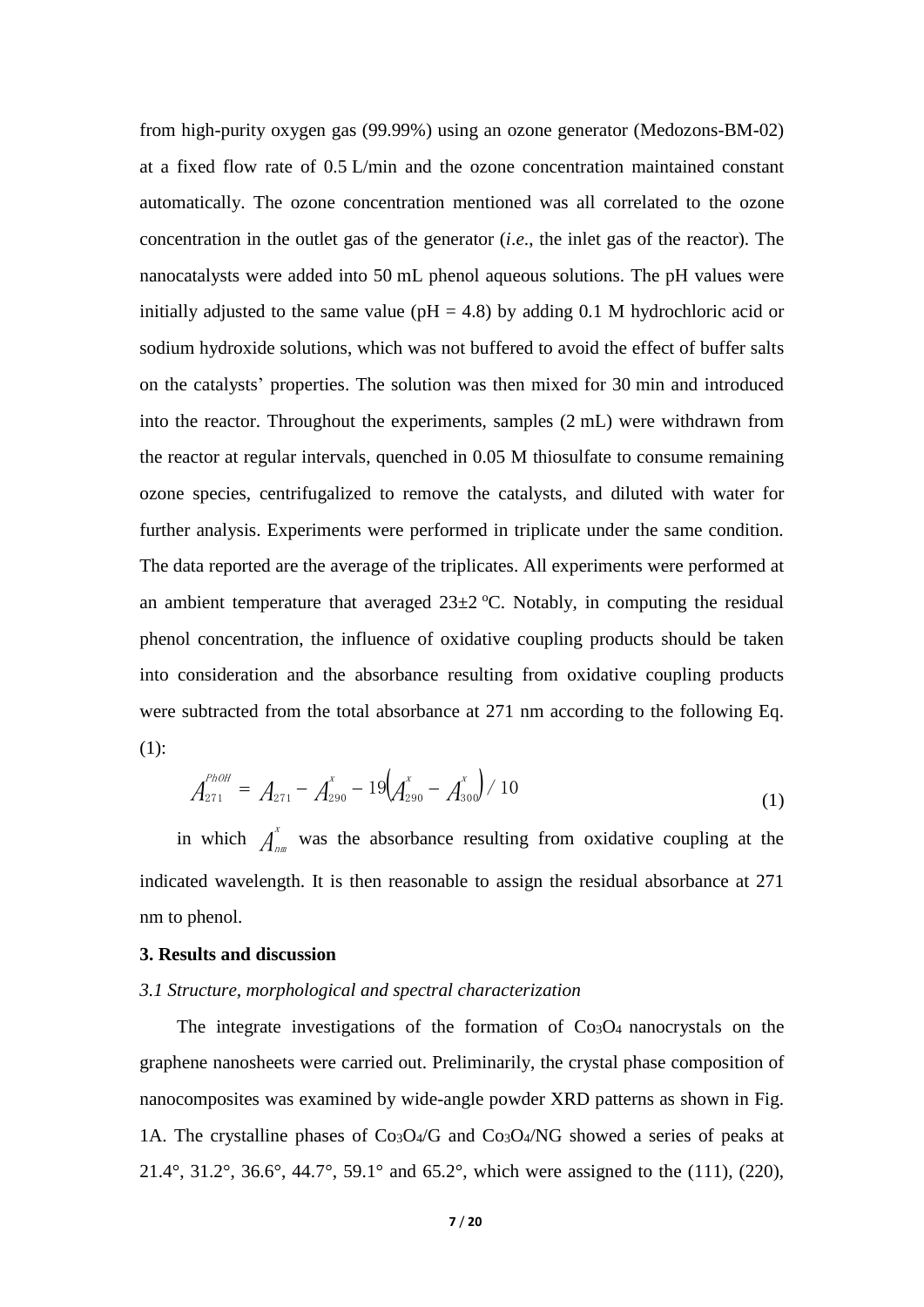(311), (400), (511) and (440) crystallographic planes of the face centered cubic (fcc) Co3O<sup>4</sup> (*Fd3m*; JCPDS No. 42−1467), respectively. The lower and broader peak shape of  $Co<sub>3</sub>O<sub>4</sub>/G$  and  $Co<sub>3</sub>O<sub>4</sub>/NG$  nanocomposites revealed their smaller nanoscale crystallite size. No  $CoN_x$  or  $CoO_x$  phase was identified. The featured (002) diffraction peak of graphene nanosheets located at 23.5° was estimated with interlayer space (*d*-spacing) of 11.75 nm, larger than that of pristine graphite (0.34 nm) indicating the complete exfoliation from the long-term ordered graphitic structure into single- or few-layered structure. In addition, the restacking of the graphene had been successfully prevented by the incorporating of  $Co<sub>3</sub>O<sub>4</sub>$  as spacers between nanosheets.

The typical morphology and microstructure of the nanocomposite samples was investigated by HR TEM analysis, as displayed in Fig. 1 B-G. The immobilization of Co3O<sup>4</sup> without significant aggregation on the flat surface of graphene nanosheets was clearly observed. The  $Co<sub>3</sub>O<sub>4</sub>$  particles were monodispersed along with a fairly even distribution. It also revealed smaller particles and narrower size distribution in  $Co<sub>3</sub>O<sub>4</sub>/NG$  than  $Co<sub>3</sub>O<sub>4</sub>/G$ , attributed to NH<sub>3</sub> coordination with cobalt cations after thermolysis of urea in reducing  $Co<sub>3</sub>O<sub>4</sub>$  particle size and enhanced particle nucleation on NG nanosheets. The HR TEM image in Fig. 1F shows an ultrafine cubic  $Co<sub>3</sub>O<sub>4</sub>$ nanocrystal with sizes about 100 nm dispersed over the basal plane of NG nanosheet. Its corresponding high-energy SAED image (inset) shows well resolved diffraction rhombic spots array, providing strong evidence to support the single crystallinity of these formed  $Co<sub>3</sub>O<sub>4</sub>$  nanoparticles. The BET specific surface area for G, NG,  $Co<sub>3</sub>O<sub>4</sub>/G$ and  $Co<sub>3</sub>O<sub>4</sub>/NG$  are 97.13, 113.44, 93.25 and 97.42 m<sup>2</sup>/g, respectively. This result suggests that the nitrogen doped graphene and its  $Co<sub>3</sub>O<sub>4</sub>$  composites possess larger surface area, which is beneficial to improve the catalytic performance in the catalytic ozonation reaction.

As shown in Fig. 2, FT-IR spectra of G and NG revealed that most oxygenated groups have been removed during the solvothermal treatment and drying process since no related absorption peak has been detected. As for the FT-IR spectra of  $Co<sub>3</sub>O<sub>4</sub>/G$  and  $Co<sub>3</sub>O<sub>4</sub>/NG$  composites, their peak positions and shape was similar and displayed nearly identical structural confirmation. Obviously, two distinctive strong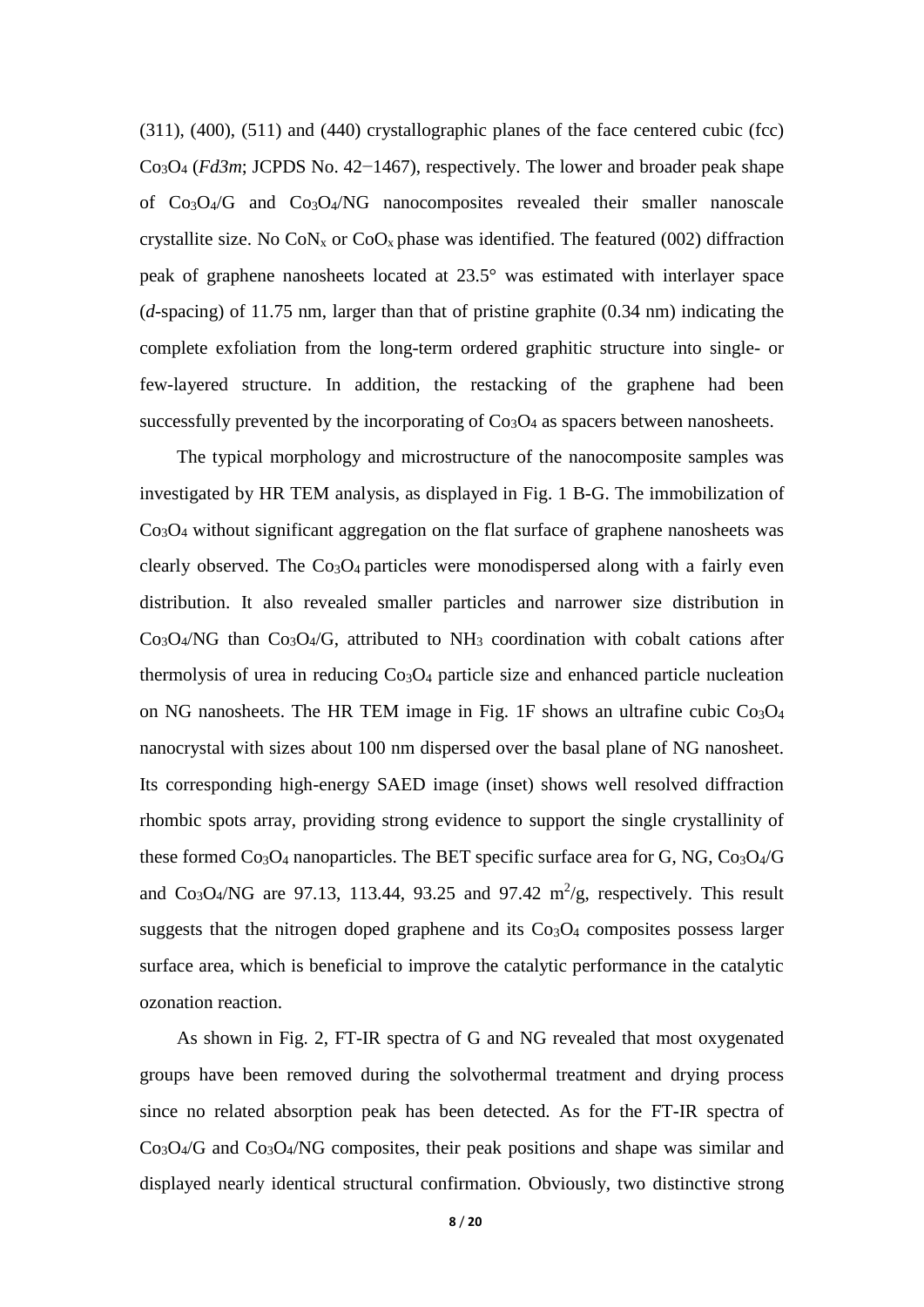bands in the fingerprint region (500−1000 cm-1 ) confirmed the spinel structure of  $Co<sub>3</sub>O<sub>4</sub>$  nanoparticles. The former characteristic band at 582 cm<sup>-1</sup> was assigned to the stretching vibration mode of Co−O [CoO<sub>6</sub>] in which Co was Co+3 and octahedrally coordinated. The latter at 667 cm<sup>-1</sup> was attributed to Co−O [CoO<sub>4</sub>] vibration of Co+2 in the tetrahedral sites of  $Co<sub>3</sub>O<sub>4</sub>$  lattice. Another strong absorption band at 1583 cm<sup>-1</sup> was assigned to the stretching vibrations of C−O, illustrating Co<sub>3</sub>O<sub>4</sub> was firmly bonded/fixed on graphene's surface via Co−O−C coordinative chemical bonds. No corresponding skeletal vibrations of the aromatic C=C in the unoxidised graphitic domains was observed due to the high coverage of  $Co<sub>3</sub>O<sub>4</sub>$  over G and NG or most of the characteristic absorption bands of graphene were overlapped by  $Co<sub>3</sub>O<sub>4</sub>$ . The absorption peaks at 3418 and 1631 cm<sup>-1</sup> corresponded to O−H stretching and bending vibration of surface hydroxide functional groups (Co−OH). The large amount of hydroxyl groups present on Co<sub>3</sub>O<sub>4</sub> surface act as available Lewis acid catalytic sites, responsible for initializing ozone decomposition.

For further elucidating the elemental composition and nitrogen bonding configurations, XPS survey has been employed as shown in Fig. 3. The quantitative information on elemental (C, O, N and Co) contents on the surface of such composites materials after deconvolution of the XPS spectra was obtained and listed in Table 1. Comparing the G and NG results from Fig. 3A, nitrogen signals have been clearly identified, confirming that the N atoms have replaced the original O atoms within pristine GO frameworks. Accordingly, the O content decreased by 8.93%, while the N content accordingly increased by 9.68% after N doping process. The reduction degree also differed between G and NG, as indicated by the C/O ratio. NG was highly reduced (C/O = 7.36), whereas G was mildly reduced (C/O = 4.07) with a small fraction of oxygen-containing functional groups retained. It was attributed to the continuous release of ammonia ions during the thermolysis of urea, which induces substitution of the epoxy, carbonyl, carboxyl, and hydroxyl groups of pristine GO. The change of nitrogen and oxygen contents before and after nitrogen doping indicates the reduction of GO induced by the doping with nitrogen. Nitrogen doping and deoxidation has been achieved simultaneously.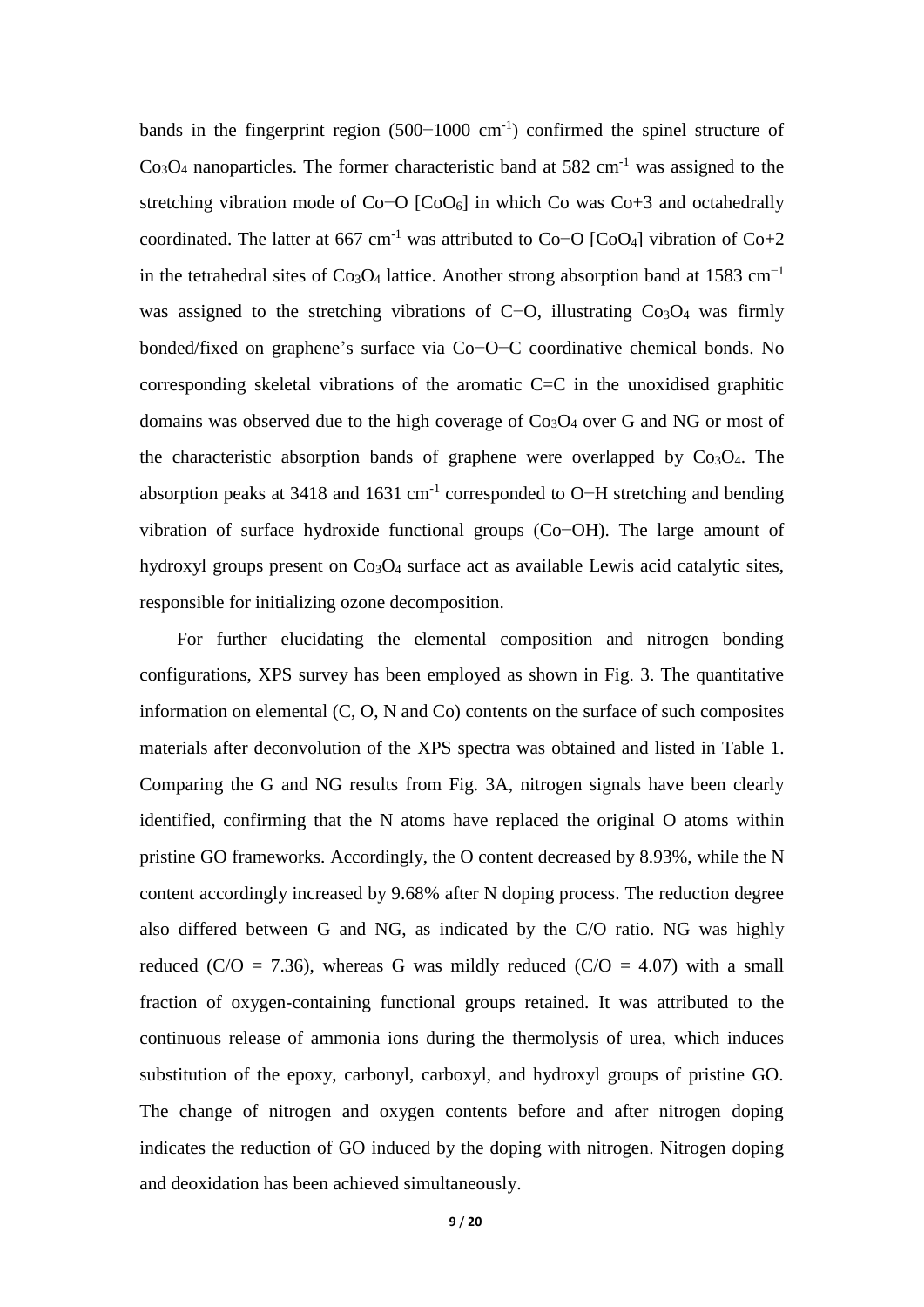The high resolution C 1s core-level XPS spectrum of  $Co<sub>3</sub>O<sub>4</sub>/G$  (Fig. 3C) was deconvoluted into four types of carbon bands: (a) graphitic  $sp<sup>2</sup>$  C at 284.6 eV (C−C/C=C), (b) hydroxyl C at 286.0 eV (C−OH), (c) carbonyl C at 286.7 eV (C=O), and (d) carboxyl C at 288.5 eV (O−C=O). The relative peak area of carboxyl C has been decreased from 12.02% ( $Co<sub>3</sub>O<sub>4</sub>/G$ ) to 9.72% ( $Co<sub>3</sub>O<sub>4</sub>/NG$ ) calculated based on their occupied area. This indicated the formation of CO-NH<sup>2</sup> bonds after the solvothermal process. The C 1s signal in  $Co<sub>3</sub>O<sub>4</sub>/NG$  consisted of an extra peak with binding energies of (e) 285.3 eV, associated with C−N/C=N bond formation due to the fact that nitrogen atoms were covalently incorporated into the graphene skeleton.[\(Yamada et al., 2014\)](#page-17-9) The relative ratio of C−N/C=N bond was calculated to be 13.31%. Accordingly, NG showed the characteristic N 1s peak at 399.3 eV (Fig. 3D). The peak deconvolution revealed the N atoms in the NG sample were in three different valence states (Fig. 3E). That was: (a) pyridic-N at 400.0 eV, referred to the N atom contributing two 2p-electrons to the π-conjugated system; (b) amide or amine-N at 399.3 eV, derived from the formation of amidated graphene by the reaction between oxygen-containing functional groups of graphene and ammonia below ∼300 °C; and (c) pyrrolic-N at 398.6 eV, contributed one 2p-electron to the π-conjugated system. The relative atomic percentage of the pyridinic-N, amide/amine-N and pyrrolic-N were 31.9%, 8.2%, and 59.9%, respectively. The pyridine- and pyrrole-N dominated the N-configurations without subsequent thermal annealing treatment  $({\sim}600 \text{ °C})$ . These N-containing surface groups (pyridinic and pyrrolic groups) in graphene contributed to the basic character of the surface.

# *3.2 Catalytic ozonation performance*

The catalytic ozonation has been compared and characterized using phenol as a model contaminant in a high bubble dispersion reactor in order to increase the transfer rates of ozone from the gas bubbles to the liquid as shown in Fig. 4A. In order to confirm the high degradation ability of catalytic ozonation over nanocatalysts, a high phenol concentration solution, almost saturated one at room temperature, has been chosen. UV–vis spectroscopy was used to monitor its degradation progress. In Fig. 4B, the characteristic peak observed in the UV–vis spectrum of phenol was a signal at 271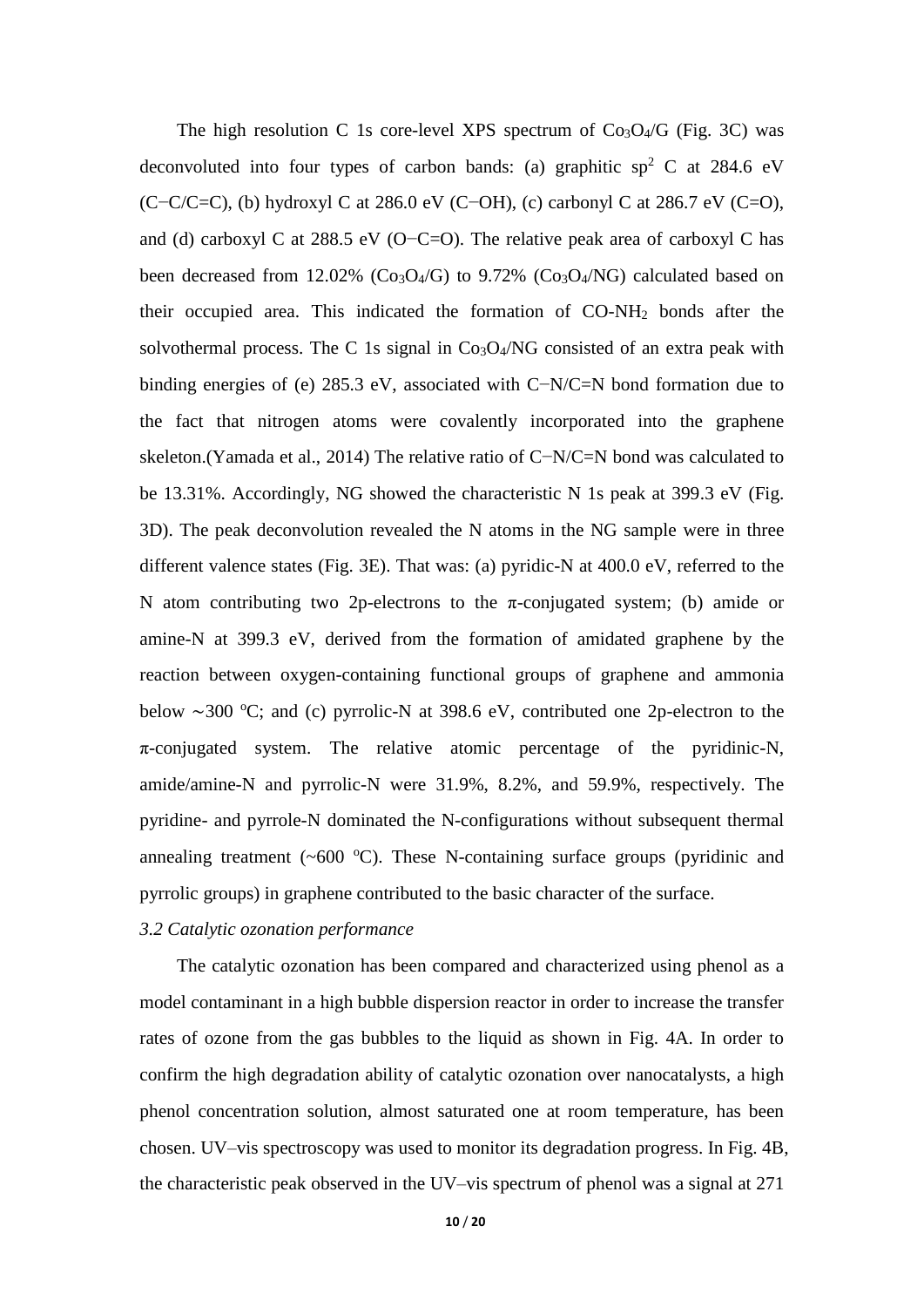nm, which ascribes to the  $\pi \rightarrow \pi^*$  transitions of the aromatic C–C bonds due to p- $\pi$ conjugate of hydroxyl groups. In less than 30 min, the total conversion of phenol has been achieved at the presence of  $Co<sub>3</sub>O<sub>4</sub>/NG$  nanocatalysts, suggesting a fast conversion rate. This was quite important for practical applications since the room temperature (20  $\degree$ C) half-life time of dissolved molecular ozone was falling in a range from 16.7 min to 278 hr at low pH  $(< 4)$  [\(Bin, 2013;](#page-16-11) [Gardoni et al., 2012\)](#page-16-12).

The averaged degradation rate of phenol  $(\bar{v})$  under pure ozone was 1.04 mg min<sup>-1</sup> at 15 min reaction time at inlet ozone concentration of 4 mg/L at 0.5 L/min. In contrast, the calculated degradation rate has been improved to a certain degree at the presence of the four nanocatalystes, as displayed in Fig.5. Taken the minimal (50 mg/L) catalyst dosage as an example, the averaged degradation rate has been increased by 35.58%, 54.81%, 60.58%, 51.92% at the presence of G, NG,  $Co<sub>3</sub>O<sub>4</sub>/G$ and Co3O4/NG, respectively, evidencing graphene acted as ozonation catalysts and either  $Co<sub>3</sub>O<sub>4</sub>$  or nitrogen modification further promoted its catalytic ability. Interestingly, the less dosage applied, the faster the degradation rate exhibited in regards of G and NG, suggesting indirectly adsorption didn't dominate the degradation process since the two materials showed high adsorption ability towards phenol. The reason might contribute to the reactivity of G and NG with ozone. In this sense, it was of importance from an economic perspective since this could reduce the dosage of catalysts. However,  $Co<sub>3</sub>O<sub>4</sub>/G$  and  $Co<sub>3</sub>O<sub>4</sub>/NG$  did not suffer from such problems, which illustrates  $Co<sub>3</sub>O<sub>4</sub>$  modification could improve the whole resistance towards ozone and thus increase the stability of the catalysts. Moreover, the oxidation ability of  $Co<sub>3</sub>O<sub>4</sub>/G$  at the end stage of reaction decreased whereas  $Co<sub>3</sub>O<sub>4</sub>/NG$  always maintained high reaction ability during the whole progress. Thus,  $Co<sub>3</sub>O<sub>4</sub>/NG$ displayed the highest catalytic ability and stability taking advantage of  $Co<sub>3</sub>O<sub>4</sub>$  and nitrogen modification.

Ozone concentration was proven to be a crucial factor affecting the degradation efficiency for heterogeneous catalytic ozonation in aqueous solutions since the low solubility of ozone in water, which barely reaches 570 mg  $L^{-1}$  at 20 °C for pure ozone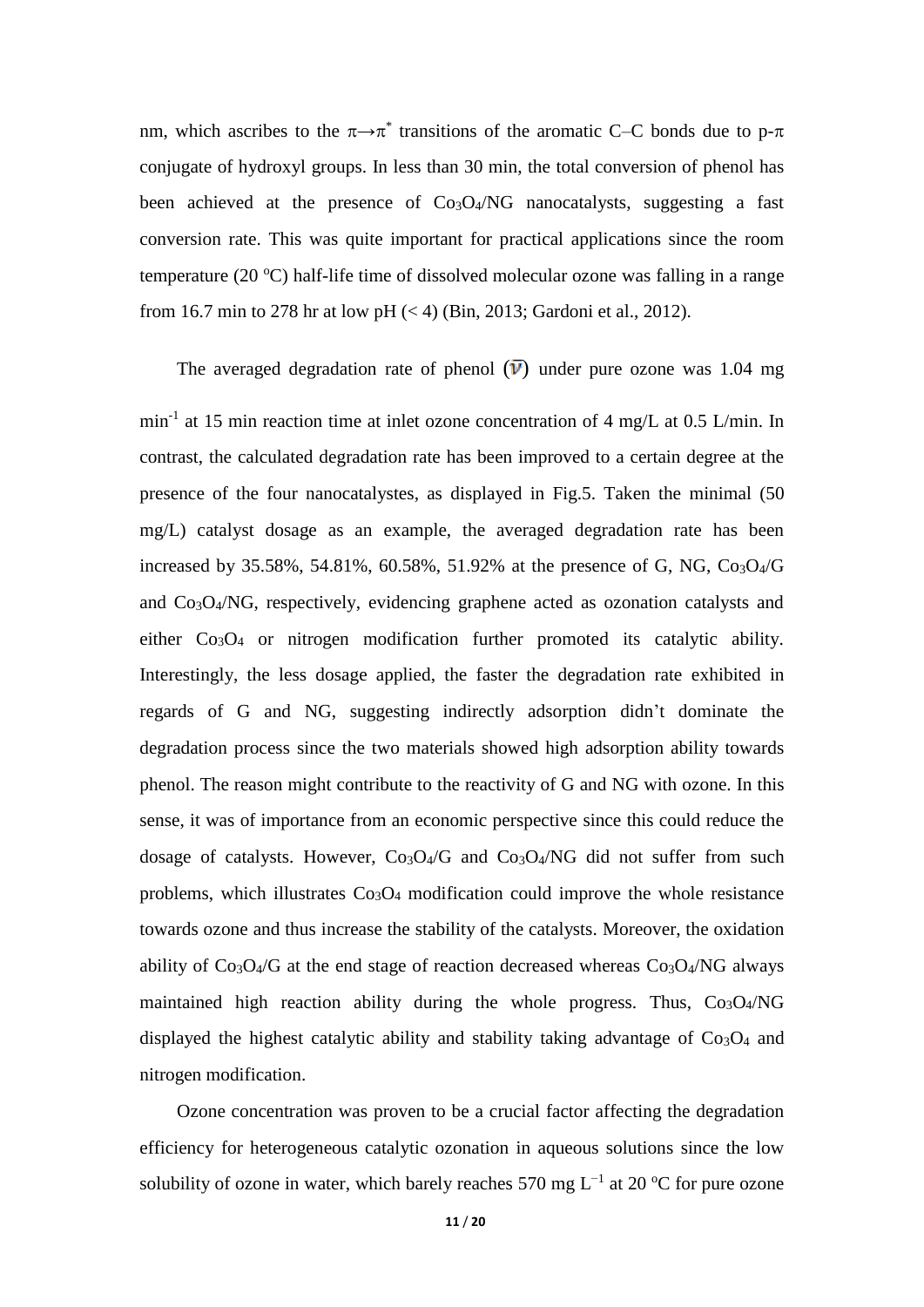in the gas phase.[\(Zhang et al., 2013\)](#page-18-0) This solubility dramatically drops down at lower ozone concentrations in the gas phase according to Henry's law. Taking  $Co<sub>3</sub>O<sub>4</sub>/NG$  as an example, increasing the ozone inlet concentration from 4 mg/L to 8 mg/L and even 9.999 mg/L significantly raised the initial rate of phenol conversion as shown in Fig. 6A. The other three nanocatalyts shared the similar applied ozone effect: higher applied ozone doses speeded up phenol removal kinetics. However, another issue arose: once the higher dosage of ozone applied, the ozone consumption per volume of phenol solution also increased, further increasing the operating cost inevitably. In particular, at the end stage of reaction, there showed almost no significant difference as for the averaged degradation rate whereby merely increasing the feeding ozone supply could not benefit the degradation degree but indeed exerted a positive effect on improving the initial reaction rate. Solution pH has been found another crucial operation parameter strongly affecting ozone stability, catalyst surface property and ozone decomposition mechanism.[\(Lage, 2010;](#page-17-10) [Xing et al., 2014;](#page-17-11) [Zhai et al., 2010\)](#page-17-12) It was also a variable during the catalytic ozonation process. Fig. 6B showed the pH variation of the solution during the reaction period. The initial pH value was fixed at 4.8, which was quite close to the calculated value (4.9) based on  $pK_a = 9.89$  at 25 °C due to the acidity of phenol. The pH value decreased gradually to 2.6 with prolonging the treatment time, indicating the success cleavage of the aromatic ring of phenol into small chain fatty acids with stronger acidity (e.g., malonic acid ( $pK_{a1} = 2.83$ ), oxalic acid (p $K_{a1} = 1.25$ ), acetic acid (p $K_a = 4.76$ ), and formic acid (p $K_a = 3.77$ )). (Hoigné [and Bader, 1983\)](#page-16-13)

Given good catalysts could not bring in an accelerated oxidation rate but also a higher mineralization of organic matters,  $\text{COD}_{\text{Cr}}$  and  $\text{TOC}$  parameters were also investigated throughout the phenol conversion process. As observed from Fig. 7, when G, NG,  $Co<sub>3</sub>O<sub>4</sub>/G$  or  $Co<sub>3</sub>O<sub>4</sub>/NG$  was present, both COD and TOC removal performance was all enhanced with respect to the non-catalytic progress. Furthermore, NG and Co3O4/NG gave higher TOC and BOD removal degree than their undoped counterparts. The maximum (26.6%) TOC removal value among the four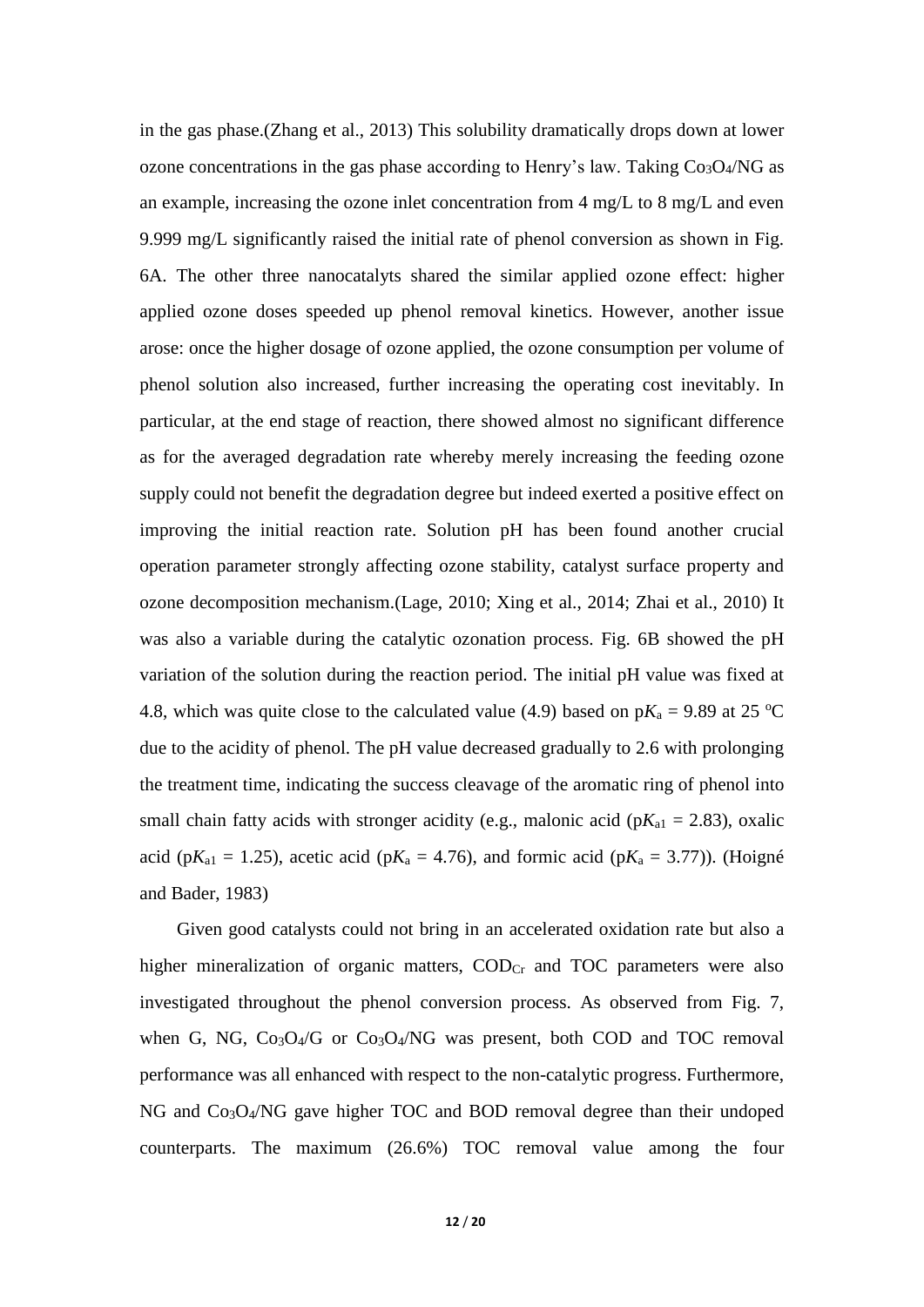nanocomposites after 1 h treatment was observed in the case of NG.  $Co<sub>3</sub>O<sub>4</sub>/NG$ produced the best COD removal performance, achieving 65.4% after 1 h treatment.

The oxidation degree of the nanocatalysts was indexed by average oxidation state of carbon (AOSC), which was defined by the following expression[\(Contreras et](#page-16-14)  [al., 2003\)](#page-16-14):

$$
AOSC = \frac{4(TOC - COD)}{TOC}
$$
 (2)

where TOC and COD were expressed in moles of C/L and moles of  $O_2/L$ , respectively. AOSC took values between  $+4$  for CO<sub>2</sub>, the most oxidized state of carbon, and –4 for CH4, the most reduced state of carbon. Fig. 8 clearly showed that Co3O4/NG gave rise to the highest oxidation state and pristine G yields the lowest one at both 30 min and 1 h reaction time, respectively. The value obtained was in a range between the oxidation state of formic acid  $(+2)$  and oxalic acid  $(+3)$ . It revealed that the byproducts formed during phenol ozonation were already highly oxidized and the major oxidation products were some low-molecular weight fatty acids. The increase of AOSC has been slowed down and there was only slight enhancement for the four nanocatalysts after 30 min. This result could be correlated to the decrement of solution pH and the yields of small chain fatty acids during catalytic ozonation. The 1 h AOSC results followed the order:  $Co<sub>3</sub>O<sub>4</sub>/NG$  (2.18) >NG (2.03) >  $Co<sub>3</sub>O<sub>4</sub>/G$  (1.78) >  $G (1.47) > O<sub>3</sub> (1.18)$ , implying both Co<sub>3</sub>O<sub>4</sub> and nitrogen modification contributed to enhance the oxidation activity of graphene.

The influence of catalysts dosage on the oxidation degree performance has been also investigated systematically in the range from 50 mg/L to 400 mg/L, respectively, as shown in Fig. 9. Generally, G, NG and  $Co<sub>3</sub>O<sub>4</sub>/G$  shared the same pertinence: more catalysts applied, higher oxidation degree exhibited. Notably, as for  $Co<sub>3</sub>O<sub>4</sub>/NG$ , the oxidation degree was not proportional to the dosage of catalysts within the studied range, evidencing the excellent catalytic behavior of  $Co<sub>3</sub>O<sub>4</sub>/NG$  from an economic perspective. Only a small dosage could achieve a highest catalytic ozonation performance and no further enhancement was observed at extended catalysts dosage.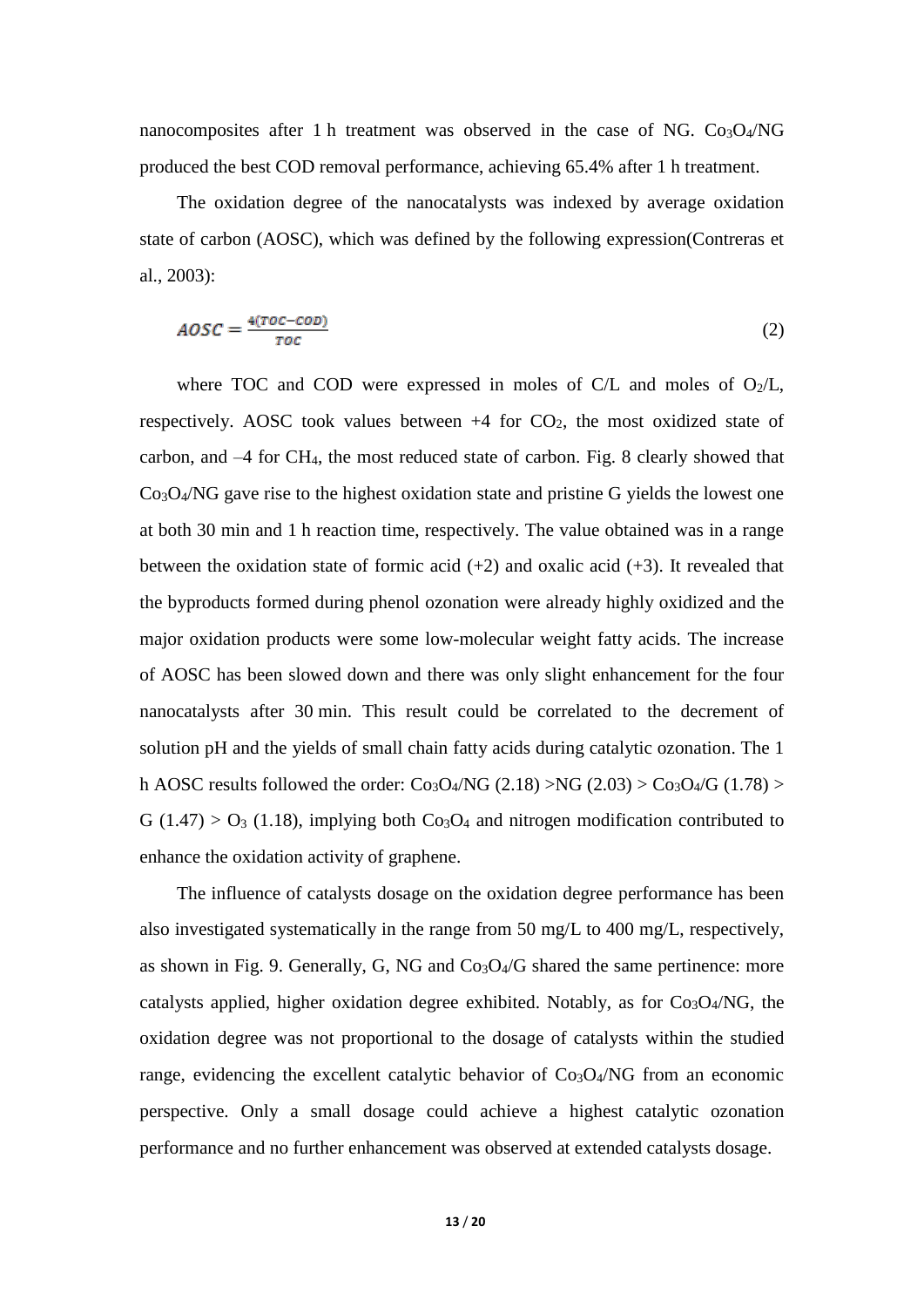Molecular ozone was an electrophilic oxidant (2.07 V *vs.* NHE in acidic solution) that can oxidize water impurities via direct reactions or via a chain reaction mechanism resulting in the production of free hydroxyl radicals. Generally, the main ozonation reaction at acidic pH and the ozonation of phenol catalyzed by  $Co<sub>3</sub>O<sub>4</sub>$  were both supposed to support the direct molecular ozonation reaction pathway.[\(Nawrocki](#page-17-13)  [and Kasprzyk-Hordern, 2010\)](#page-17-13) Although these ozonation reactions precede via heterogeneous processes, since they involved, at least, a surface reaction between a gas (ozone) and a liquid media containing the organic pollutants, it is still could not attribute the reaction to pure homogenous catalytic ozonation abusively. This's because we could not exclude the possibility of homogeneous direct ozonation with dissolved phenol pollutants in the bulk solution yet. Meanwhile, both direct ozone reaction and catalytic reaction can be involved simultaneously during the reaction process. The scheme presented in Fig. 10 only illustrated the tentative mechanism discussion regarding the enhancement in oxidation reaction focusing on the heterogeneous catalytic ozonation reaction part. Firstly, adsorption between phenol and the catalyst occurred, hence a solid–liquid interface might be formed. Both ozone molecule and phenol immigrated and concentrated in the vicinity of nanocatalysts' surface, leading to an enhanced interaction between phenol and ozone present at this solid–liquid interface. Then the electrophilic attack of ozone on the ortho and para positions of the aromatic ring of phenol took place.[\(Liotta et al., 2009\)](#page-17-14) Phenol further underwent ring opening due to Criegee cycloaddition reaction of ozone to afford fumaric and maleic acid, along with fumaric, glyoxylic, oxalic and formic acids. Such derivatives usually exhibit weak reactivity toward oxidizing species due to the decrease of the electron density of the targeted molecules.[\(Sun et al., 2012\)](#page-17-15) This explained why at the final stage of reaction both the reaction rate and oxidation degree decreased.

Graphene have also been used as ozonation catalysts and could achieve the local enrichment of dissolved ozone molecules at its surface. The enhancement of the catalytic activity could be associated with the unique characteristics of graphene, i.e., the large surface area and the high delocalized  $\pi$  electrons on the basal planes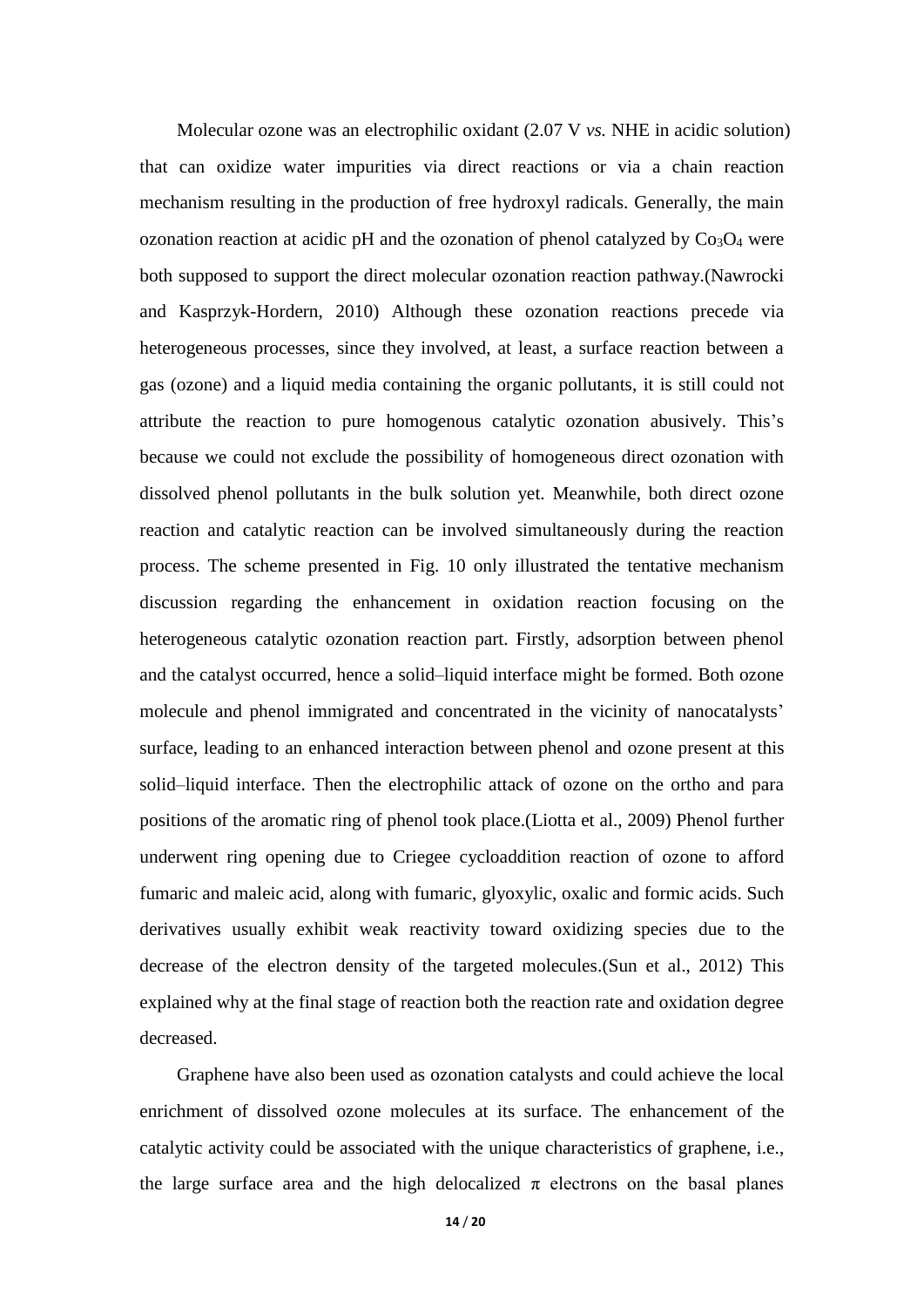rendered great affinity towards ozone. Theoretical studies have shown that the binding energy of ozone molecules on the graphene basal plane is 0.25 eV.[\(Lee et al., 2009\)](#page-17-16) Meanwhile, the  $\pi$  electron-rich region could also form electron donor-acceptor complexes with H2O molecules as shown in Eq. (3), yielding large amount of hydroxyl ions, and subsequently initiated the adsorbed ozone decompose into surface bound O−radicals, thereby catalyzing the ozonation reaction for pH = 2−6 solutions as proposed in Eqs. (4)−(6)[\(Kasprzyk-Hordern et al., 2003\)](#page-16-2):

$$
G_{\pi} + 2H_2O \rightleftharpoons G_{\pi} - H_3O^+ + OH^-
$$
\n(3)

$$
O_3 + G \rightleftharpoons O_3-G \tag{4}
$$

$$
O_3-G \rightleftharpoons O-G + O_2 \tag{5}
$$

$$
O_3 + O - G \rightleftharpoons 2O_2 + G \tag{6}
$$

Nitridation could increase graphene's surface  $\pi$  electronic density by virtue of the strong electron donor feature of nitrogen and further enhanced the preponderance of adsorption capacity towards ozone molecules. Meanwhile, these basic active sites created by nitrogen-incorporation might also increase the  $\pi$ -electron coupling interaction between graphene and phenol as well as its intermediate products via acid-base interactions, which generally benefited the quicker and deeper ozonation reaction. It's because that the affinity of the catalyst surface toward ozone, water and (or) the organic substrate is expected to determine the kinetic-controlling step.

Moreover, some highly oxidative free radicals (e.g., superoxide anion,  $O_2$ <sup>--</sup>) could be generated in the bulk solutions as a result of the presence of pyridinic-N and pyrrolic-N [\(Buffle and Von Gunten, 2006\)](#page-16-15):

$$
R_2NH + O_3 \rightarrow R_2NO^{\bullet} + H^+ + O_2^{\bullet -}
$$
\n<sup>(7)</sup>

Another possibility was that the synergetic catalytic effect of the transfer of electrons between the  $\pi$  orbitals of graphene and the d orbitals of Co atoms might enhance an obvious redox process occurred at water-catalyst interface during the catalytic decomposition of ozone, which might also account for the enhancement of the catalytic activity as reported elsewhere.

## **Conclusions**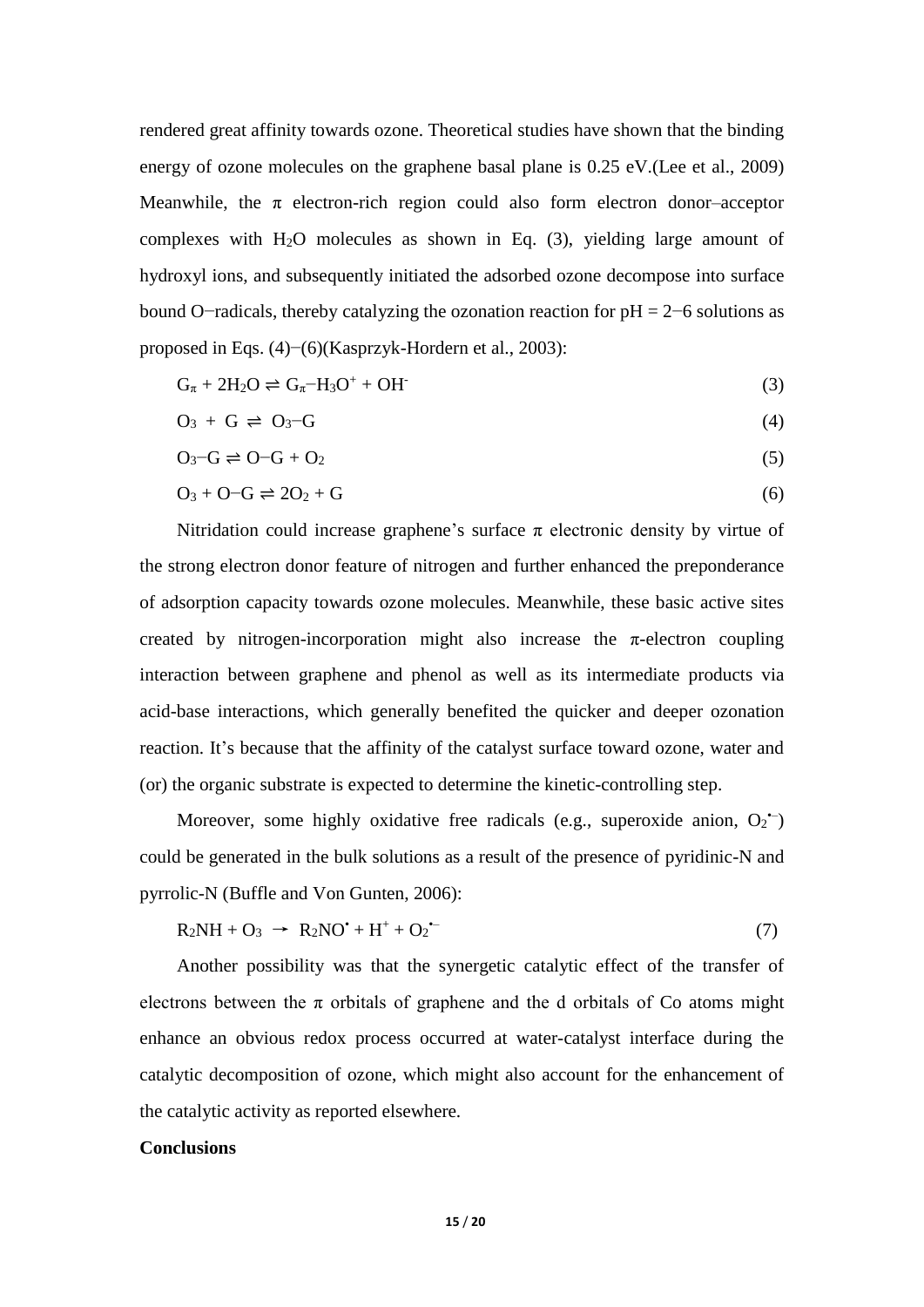In summary, fine controlled cubic  $Co<sub>3</sub>O<sub>4</sub>$  nanocrystals have in situ grown on the nitrogen doped graphene nanosheets by a facile solvothermal method. The results of the characterization demonstrate that  $Co<sub>3</sub>O<sub>4</sub>$  nanocrystals were uniformly dispersed on the unique surface of NG nanosheets using urea as precipitator and nitrogen source. Comparative tests have shown that  $Co<sub>3</sub>O<sub>4</sub>/NG$  was the most effective nanocatalyst for the catalytic ozonation of high concentration phenol contaminants in aqueous solutions among the four nanocomposites  $(G, NG, Co<sub>3</sub>O<sub>4</sub>/G, and Co<sub>3</sub>O<sub>4</sub>/NG)$ . This finding could not only be attributed to utilizing graphene as supporting materials but also the introduction of Lewis basic reactive centers (such as pyridinic-N and pyrrolic-N) by virtue of nitridation. Bifunctional property of NG acting as nanoparticles supports and co-catalysts has been confirmed. The superior reaction performance was also attributed to  $Co<sub>3</sub>O<sub>4</sub>$  modification on nanocatalysts. Our results confirmed surface basicity and metal oxide modification benefits graphene for the enhanced catalytic ozonation of phenol with both improved organic degradation rate and oxidation degree. We therefore expect that our findings will lead to further development of a broad new class of metal oxide/carbon hybrids with enhanced properties for many advanced catalytic oxidation in water purification and environmental remediation applications.

### **Acknowledgments**

This study was financially supported by the research fund of Hanyang University (HY-2013 year) and the Natural Science Foundation of China (No. 51572283, 51232007).

#### **References**

<span id="page-15-0"></span>Bao, Q, Hui, K N, Hui, K S, Wang, Y, Hong, X, 2014. Hydrothermal self-assembly and supercapacitive behaviors of Co(II) ion-modified graphene aerogels in H2SO4 electrolyte. Materials Research Bulletin 56:92-97.

<span id="page-15-1"></span>Bao, Q, Zhang, D, Qi, P, 2011. Synthesis and characterization of silver nanoparticle and graphene oxide nanosheet composites as a bactericidal agent for water disinfection. J Colloid Interf Sci 360:463-470.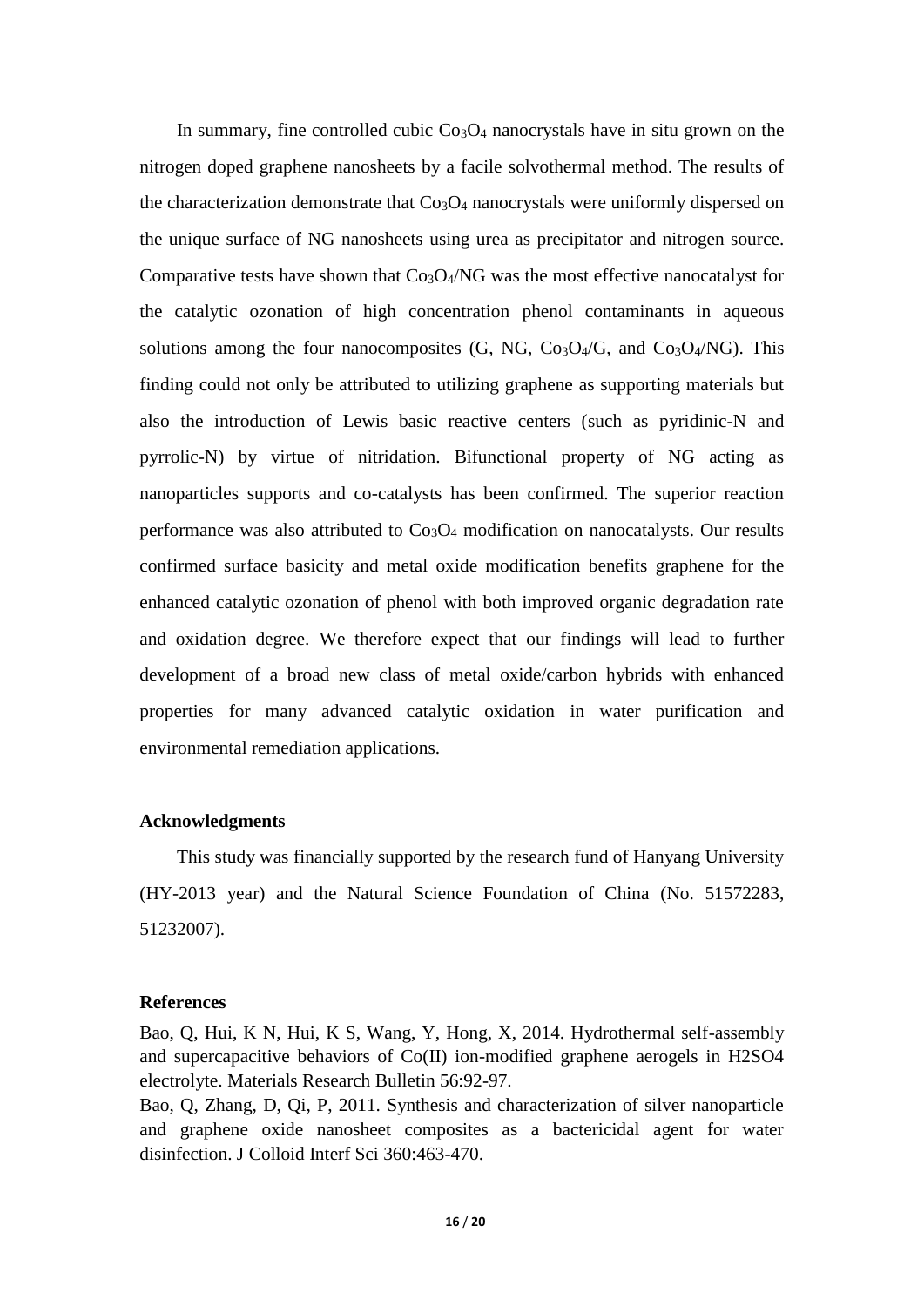<span id="page-16-11"></span>Bin, A K, 2013. Comments on "Decay of Ozone in Water: A Review" by D. Gardoni, A. Vailati, and R. Canziani (Ozone: Science & Engineering, 34(4): 233-242). Ozone-Sci Eng 35:3-5.

<span id="page-16-15"></span>Buffle, M O, Von Gunten, U, 2006. Phenols and amine induced HO center dot generation during the initial phase of natural water ozonation. Environ Sci Technol 40:3057-3063.

<span id="page-16-0"></span>Camel, V, Bermond, A, 1998. The use of ozone and associated oxidation processes in drinking water treatment. Water Res 32:3208-3222.

<span id="page-16-8"></span>Cao, H, Xing, L, Wu, G, Xie, Y, Shi, S, Zhang, Y, Minakata, D, Crittenden, J C, 2014. Promoting effect of nitration modification on activated carbon in the catalytic ozonation of oxalic acid. Applied Catalysis B: Environmental 146:169-176.

<span id="page-16-14"></span>Contreras, S, Rodriguez, M, Al Momani, F, Sans, C, Esplugas, S, 2003. Contribution of the ozonation pre-treatment to the biodegradation of aqueous solutions of 2,4-dichlorophenol. Water Res 37:3164-3171.

<span id="page-16-6"></span>Devillers, S, Hennart, A, Delhalle, J, Mekhalif, Z, 2011. 1-Dodecanethiol Self-Assembled Monolayers on Cobalt. Langmuir 27:14849-14860.

<span id="page-16-9"></span>Dong, Y M, Wang, G L, Jiang, P P, Zhang, A M, Yue, L, Zhang, X M, 2010. Catalytic Ozonation of Phenol in Aqueous Solution by Co3O4 Nanoparticles. B Korean Chem Soc 31:2830-2834.

<span id="page-16-12"></span>Gardoni, D, Vailati, A, Canziani, R, 2012. Decay of Ozone in Water: A Review. Ozone-Sci Eng 34:233-242.

<span id="page-16-1"></span>Glaze, W H, 1987. Drinking-Water Treatment with Ozone. Environ Sci Technol 21:224-230.

<span id="page-16-7"></span>Goncalves, A G, Orfao, J J M, Pereira, M F R, 2013. Ozonation of sulfamethoxazole promoted by MWCNT. Catal Commun 35:82-87.

<span id="page-16-13"></span>Hoigné, J, Bader, H, 1983. Rate constants of reactions of ozone with organic and inorganic compounds in water—II: Dissociating organic compounds. Water Res 17:185-194.

<span id="page-16-5"></span>Hui, K S, Hui, K N, Dinh, D A, Tsang, C H, Cho, Y R, Zhou, W, Hong, X T, Chun, H H, 2014. Green synthesis of dimension-controlled silver nanoparticle-graphene oxide with in situ ultrasonication. Acta Mater 64:326-332.

<span id="page-16-10"></span>Hummers, W S, Offeman, R E, 1958. Preparation of Graphitic Oxide. J Am Chem Soc 80:1339-1339.

<span id="page-16-3"></span>Ikhlaq, A, Brown, D R, Kasprzyk-Hordern, B, 2014. Catalytic ozonation for the removal of organic contaminants in water on ZSM-5 zeolites. Applied Catalysis B: Environmental 154–155:110-122.

<span id="page-16-4"></span>Ikhlaq, A, Brown, D R, Kasprzyk-Hordern, B, 2015. Catalytic ozonation for the removal of organic contaminants in water on alumina. Applied Catalysis B: Environmental 165:408-418.

<span id="page-16-2"></span>Kasprzyk-Hordern, B, Ziolek, M, Nawrocki, J, 2003. Catalytic ozonation and methods of enhancing molecular ozone reactions in water treatment. Appl Catal B-Environ 46:639-669.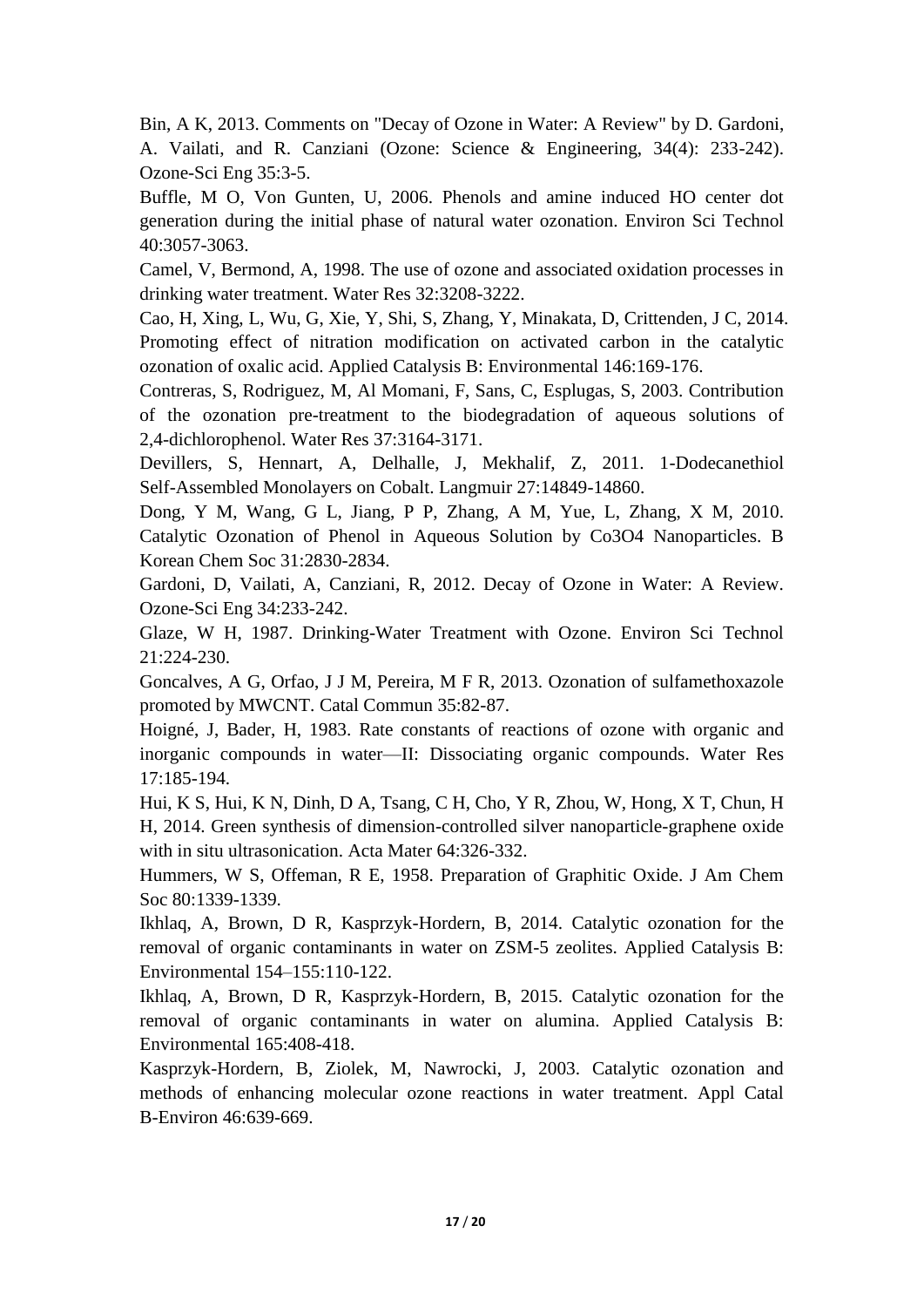<span id="page-17-10"></span>Lage, F A, 2010. Ozone Application in Water Sources: Effects of Operational Parameters and Water Quality Variables on Ozone Residual Profiles and Decay Rates. Braz J Chem Eng 27:545-554.

<span id="page-17-0"></span>Lawrence, J, Cappelli, F P, 1977. Ozone in drinking water treatment: A review. Science of The Total Environment 7:99-108.

<span id="page-17-16"></span>Lee, G, Lee, B, Kim, J, Cho, K, 2009. Ozone Adsorption on Graphene: Ab Initio Study and Experimental Validation. The Journal of Physical Chemistry C 113:14225-14229.

<span id="page-17-7"></span>Li, G, Lu, Y, Lu, C, Zhu, M, Zhai, C, Du, Y, Yang, P, 2015a. Efficient catalytic ozonation of bisphenol-A over reduced graphene oxide modified sea urchin-like α-MnO2 architectures. J Hazard Mater 294:201-208.

<span id="page-17-3"></span>Li, Y, Li, D, Li, J, wang, J, Hussain, A, Ji, H, Zhai, Y, 2015b. Pretreatment of cyanided tailings by catalytic ozonation with Mn2 +/O3. Journal of Environmental Sciences 28:14-21.

<span id="page-17-14"></span>Liotta, L F, Gruttadauria, M, Di Carlo, G, Perrini, G, Librando, V, 2009. Heterogeneous catalytic degradation of phenolic substrates: Catalysts activity. J Hazard Mater 162:588-606.

<span id="page-17-2"></span>Majumdar, S B, Sproul, O J, 1974. Technical and Economic Aspects of Water and Wastewater Ozonation - Critical Review. Water Res 8:253-260.

<span id="page-17-1"></span>Masten, S J, Davies, S H R, 1994. The Use of Ozonation to Degrade Organic Contaminants in Wastewaters. Environ Sci Technol 28:A180-A185.

<span id="page-17-13"></span>Nawrocki, J, Kasprzyk-Hordern, B, 2010. The efficiency and mechanisms of catalytic ozonation. Appl Catal B-Environ 99:27-42.

<span id="page-17-6"></span>Pirkanniemi, K, Sillanpaa, M, 2002. Heterogeneous water phase catalysis as an environmental application: a review. Chemosphere 48:1047-1060.

<span id="page-17-4"></span>Rodríguez-reinoso, F, 1998. The role of carbon materials in heterogeneous catalysis. Carbon 36:159-175.

<span id="page-17-5"></span>Shahidi, D, Roy, R, Azzouz, A, 2015. Advances in catalytic oxidation of organic pollutants – Prospects for thorough mineralization by natural clay catalysts. Applied Catalysis B: Environmental 174–175:277-292.

<span id="page-17-15"></span>Sun, Y M, Ren, X H, Cui, Z J, Zhang, G Q, 2012. The degradation mechanism of phenol induced by ozone in wastes system. J Mol Model 18:3821-3830.

<span id="page-17-8"></span>Wang, Y, Xie, Y, Sun, H, Xiao, J, Cao, H, Wang, S, 2016. 2D/2D nano-hybrids of γ-MnO2 on reduced graphene oxide for catalytic ozonation and coupling peroxymonosulfate activation. J Hazard Mater 301:56-64.

<span id="page-17-11"></span>Xing, L, Xie, Y, Minakata, D, Cao, H, Xiao, J, Zhang, Y, Crittenden, J C, 2014. Activated carbon enhanced ozonation of oxalate attributed to HO oxidation in bulk solution and surface oxidation: Effect of activated carbon dosage and pH. Journal of Environmental Sciences 26:2095-2105.

<span id="page-17-9"></span>Yamada, Y, Kim, J, Matsuo, S, Sato, S, 2014. Nitrogen-containing graphene analyzed by X-ray photoelectron spectroscopy. Carbon 70:59-74.

<span id="page-17-12"></span>Zhai, X, Chen, Z, Zhao, S, Wang, H, Yang, L, 2010. Enhanced ozonation of dichloroacetic acid in aqueous solution using nanometer ZnO powders. Journal of Environmental Sciences 22:1527-1533.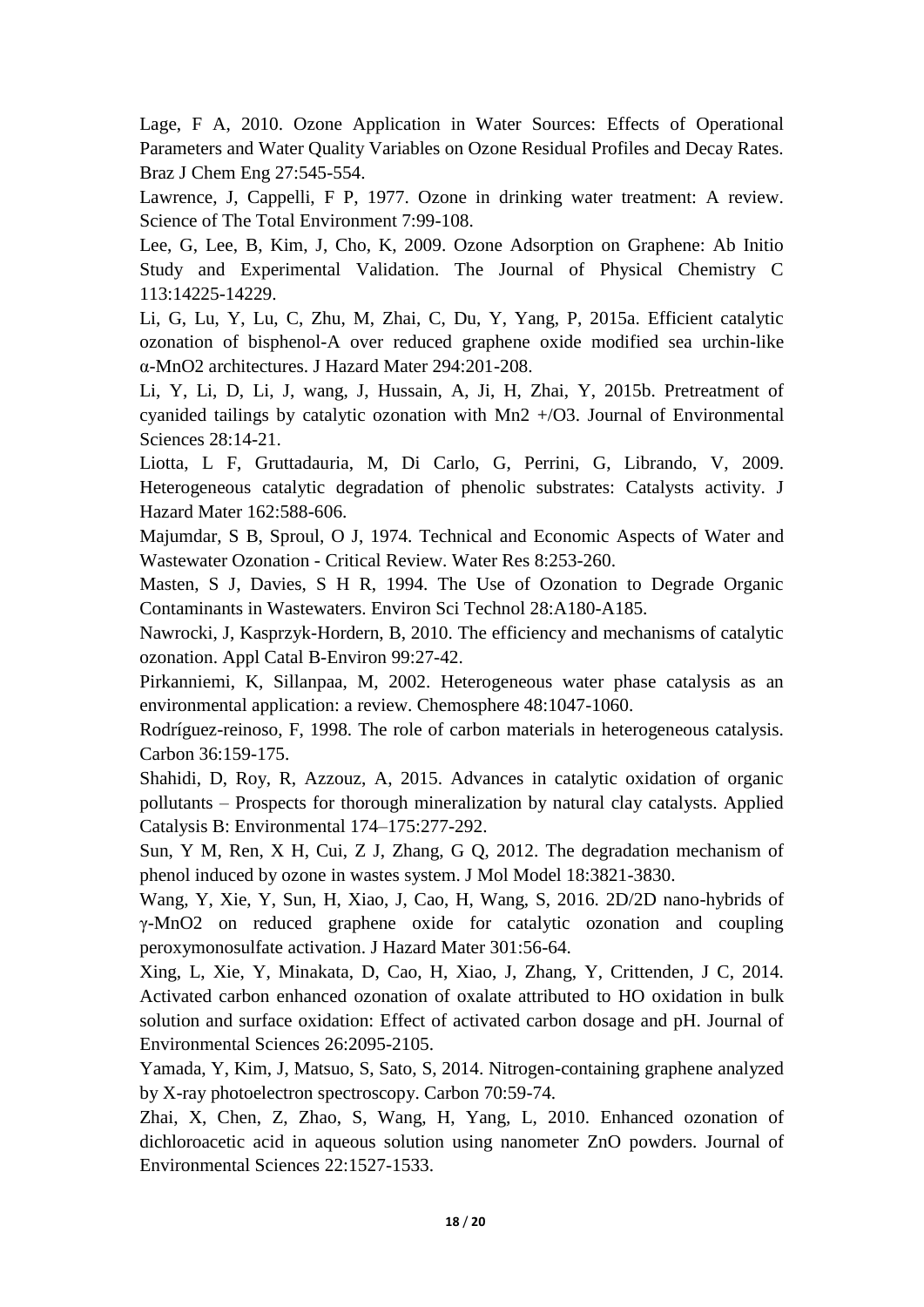<span id="page-18-0"></span>Zhang, F, Xi, J Y, Huang, J J, Hu, H Y, 2013. Effect of inlet ozone concentration on the performance of a micro-bubble ozonation system for inactivation of Bacillus subtilis spores. Sep Purif Technol 114:126-133.

#### **Figure Captions:**

Figure 1 (A) XRD patterns of  $Co<sub>3</sub>O<sub>4</sub>/G$  and  $Co<sub>3</sub>O<sub>4</sub>/NG$  nanocomposites; HR TEM images of (B) G, (C)  $Co<sub>3</sub>O<sub>4</sub>/G$  and (E)  $Co<sub>3</sub>O<sub>4</sub>/NG$  nanocomposites; The inset plot shows the low-energy electron diffraction pattern of  $Co<sub>3</sub>O<sub>4</sub>/NG$ ; The magnified view of (D)  $Co<sub>3</sub>O<sub>4</sub>$  nanocrystals over G nanosheet and (F)  $Co<sub>3</sub>O<sub>4</sub>$  nanocrystals over NG nanosheet; (G) HR TEM image of an individual  $Co<sub>3</sub>O<sub>4</sub>$  nanocrystal supported over NG nanosheet with the inset plot showing the corresponding high-energy electron diffraction pattern

Figure 2 FT-IR spectra of the as-obtained G, NG,  $Co<sub>3</sub>O<sub>4</sub>/G$  and  $Co<sub>3</sub>O<sub>4</sub>/NG$  samples Figure 3 (A) XPS full-scan survey of G, NG,  $Co<sub>3</sub>O<sub>4</sub>/G$  and  $Co<sub>3</sub>O<sub>4</sub>/NG$ ; High-resolved (B) Co2p core-level peaks and (C) C1s core-level peaks of  $Co<sub>3</sub>O<sub>4</sub>/G$  and  $Co<sub>3</sub>O<sub>4</sub>/NG$ and (D) N1s core-level peaks of NG and  $Co<sub>3</sub>O<sub>4</sub>/NG$ ; (E) Schematic illustration demonstrating the reactive centers in  $Co<sub>3</sub>O<sub>4</sub>/NG$  nanocomposites: hydroxyl groups in  $Co<sub>3</sub>O<sub>4</sub>$  nanocrystals; pyridinic N, pyrrolic N and amino  $NH<sub>2</sub>$  groups in graphene structure

Figure 4 (A) The experimental setup used for the phenol degradation reaction in water solutions through the catalytic and non-catalytic ozonation processes; (B) UV-vis spectra monitoring the phenol degradation process in aqueous solutions during the catalytic ozonation reaction at the presence of 100 mg/L of  $Co<sub>3</sub>O<sub>4</sub>/NG$ . Operating conditions: phenol concentration: 941.1 mg/L, inlet  $O_3$  gas concentration: 4 mg/L, flow rate: 0.5 L/min

Figure 5 Comparison of the averaged phenol degradation rate  $(\overline{V})$  within 15, 20, 25 and 30 min intervals at the presence of (B) G, (C) NG, (D)  $Co<sub>3</sub>O<sub>4</sub>/G$  and (E) Co3O4/NG with various loading dosage (50, 100, 200 and 400 mg/L)

Figure 6 (A) Comparison of the averaged phenol degradation rate  $(\overline{V})$  for 10-min and 20-min reaction during the catalytic ozonation process with increasing inlet  $O_3$  gas concentrations (4000, 8000 and 9999 mg/L). Experimental conditions: PhOH